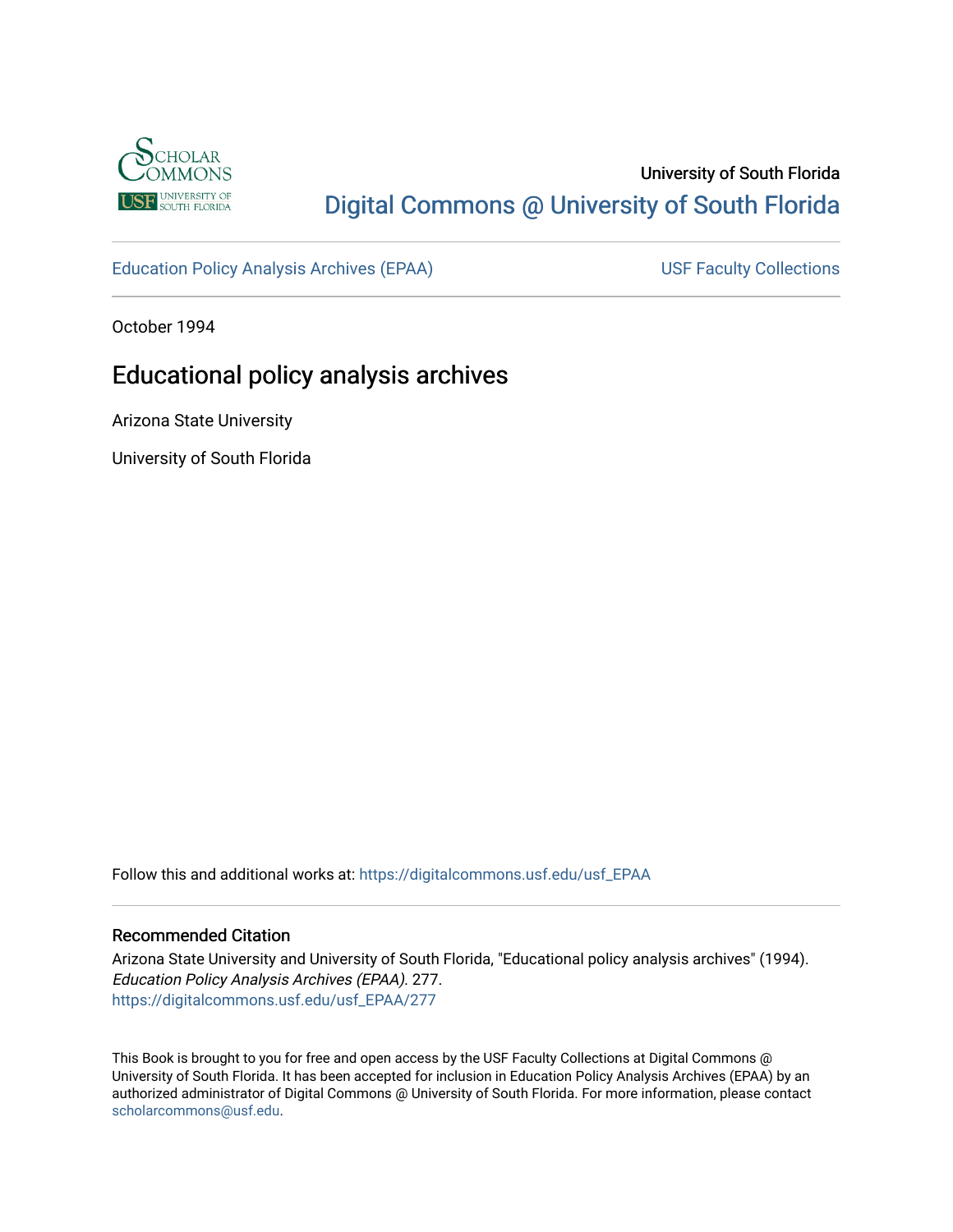# **Education Policy Analysis Archives**

**Volume 2 Number 13 October 7, 1994 ISSN 1068-2341**

A peer-reviewed scholarly electronic journal.

Editor: Gene V Glass,Glass@ASU.EDU. College of Education, Arizona State University,Tempe AZ 85287-2411

Copyright 1994, the EDUCATION POLICY ANALYSIS ARCHIVES.Permission is hereby granted to copy any article provided that EDUCATION POLICY ANALYSIS ARCHIVES is credited and copies are not sold.

# **Carrot or Stick? How Do School Performance Reports Work?**

## **Mark E. Fetler California Community Colleges Chancellor's Office**

**Abstract:** State and federal government espouse school performance reports as a way to promote education reform. Some practicing educators question whether performance reports are effective. While the question of effectiveness deserves study, it accepts the espoused purposes of performance reports at face value, and fails to address the more basic, tacit political and symbolic roles of performance reports. Theories of organization, modern government, and regulation provide a context that helps to clarify these political and symbolic roles. Several performance report and assessment programs in California provide illustrations.

# **Introduction**

"The buck stops here." --Harry S. Truman

"State and federal governments view performance reports as instruments of policy to help promote education reforms. "Decisions about desired outcomes and conditions will determine the nature of any indicator system ... these decisions will be political." (Oakes, 1986, p. 24) Accountability systems are "very powerful policy tools." (OERI, 1988, p. 31) "An apparent strategy imbedded in most state indicator systems is that they will be used to guide future policy." (Brown, 1990, p. 5) An education indicator information system "can be used by policymakers responsible for defining the nation's education agenda to monitor the education outcomes they consider most significant." (NCES, 1991) The function of an accountability mechanism "is to oversee (monitor and evaluate) the performance of the education system and to propose needed changes to policy makers." (Wohlstetter, 1991, p. 31) "It is hardly a novelty for testing and assessment to figure prominently in policymakers' efforts to reform education." (Linn, 1993, p. 1)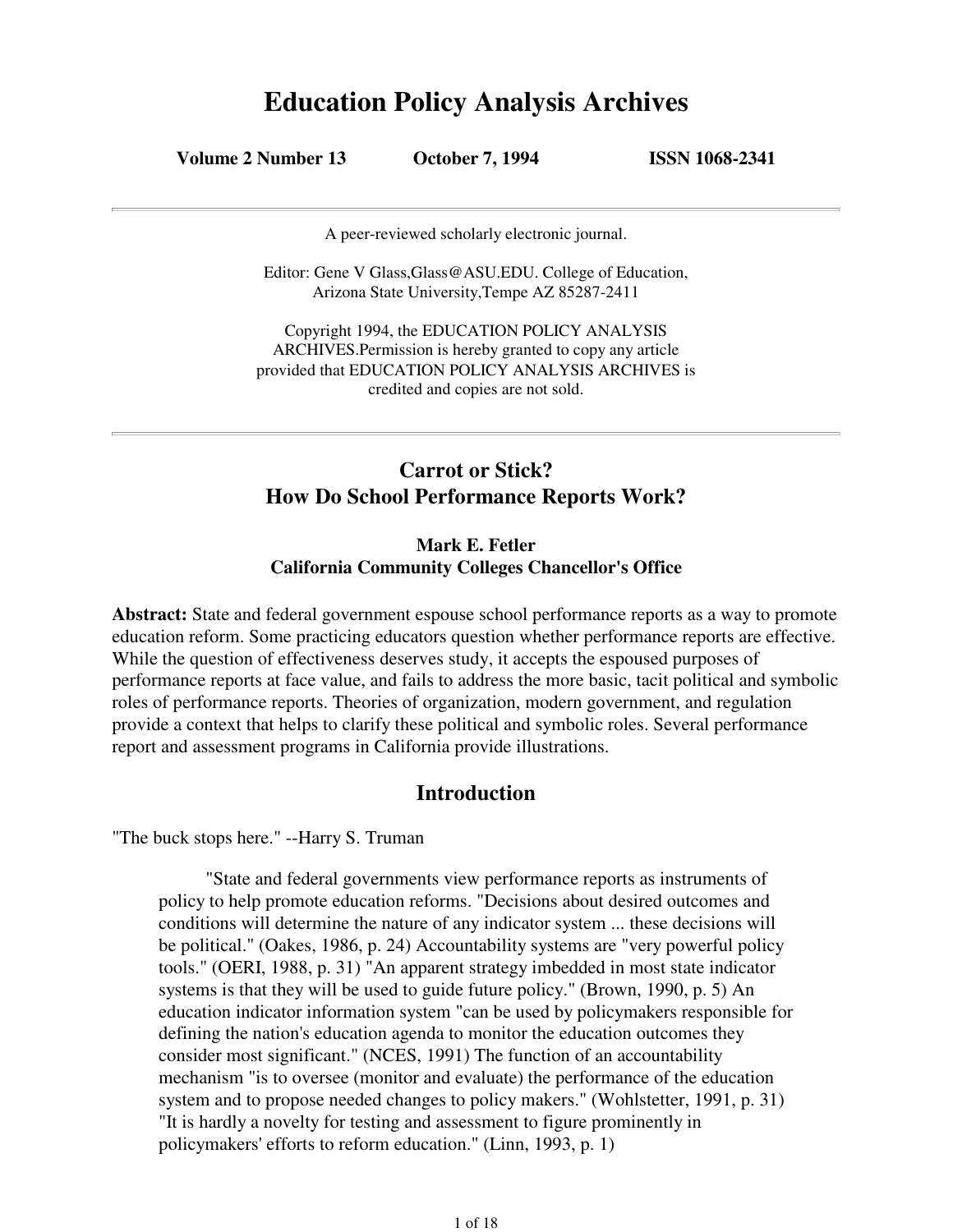The above statements presume a relationship between accountability and politics. The authors are clear about the meaning of "accountability," "indicator system," and "assessment." Although the authors may be equally clear about "politics," "policy," and "power," these terms are not well defined. Traditionally, educators define accountability as a system with goals (educational reform), inputs (indicators), processes (reporting, incentives), and results (school change). How does "politics" enter the picture? How effective are accountability systems?

One barrier to answering these questions is that the traditional view of accountability tends to jumble political matters (decisions about the use of limited resources) with structural issues, (roles and responsibilities of management and staff), with human resource issues, (authoritarian versus need oriented management styles), or culture, (the symbols, rituals, myths, and theater that cloak public schools). For example, Mitchell and Encarnation (1984) consider together such diverse "policy mechanisms" as structural organization, revenue generation, resource allocation, program definition, personnel training, assessment, and curriculum--an approach that clusters diverse aspects of organizations into the single category of "policy." "Politics" is a word that through frequent repetition in many contexts appears to have lost any precise meaning. A second barrier to answering the questions is the common view of a monolithic government, which fails to discriminate the internal from the external orientations of government, and the forces that mediate between these orientations. These different aspects of government often have distinct perspectives on policy.

An alternative to the traditional approach, suggested by Bolman and Deal's (1991) multifaceted analysis of organizations, examines accountability not only from a structural viewpoint, but also from political, cultural, and human resource perspectives. Galbraith's discussion of modern government (1983) and Thurow's (1981) analysis of regulation deepen the understanding of the relationship between accountability, policy, and power.

Of course, there are other non-standard approaches to accountability, assessment, and evaluation. For example, Sirotnik and Oakes (1990) observe that school culture (roles, norms, expectations, assumptions, beliefs) influences school conduct. This cultural view presumes a sense of wholeness of schools and consideration of sources of resistance to change. Moreover, the evolution of program evaluation bears witness to the creative use of various metaphors -- law, art, history, hermaneutics, etc. -- to develop contrasting methods of evaluation.

## **Conventional Wisdom**

"Taking a car's measure ... The testers note whether the gauges and displays are easy to read, whether the controls are logically placed, and whether drivers of various sizes can easily work the controls and see out." (Consumer Reports, p. 220)

Educators often view accountability almost mechanically as a steering system that monitors progress toward goals. The system sounds an alarm when schools veer off track, do not function efficiently, or do not meet goals. Accountability indicators signal an opportunity to make adjustments. Key accountability system design issues are who has oversight, the conditions of education to be monitored, the measures or indicators, performance standards, who is responsible, and what the consequences are for meeting or falling short of the standards. Resolving these issues defines the type of accountability system. While there are many different kinds of accountability systems -- program review, compliance monitoring, fiscal audits, etc. - this paper focuses on the recent development of performance reports.

The current vogue for school performance reporting traces its roots back to the early 1980s when various national reports portrayed public schools as at risk and on the brink. The US. Department of Education published an "Education Wallchart" or "State Reportcard" that described the condition of state education systems using test results, dropout rates, funding, and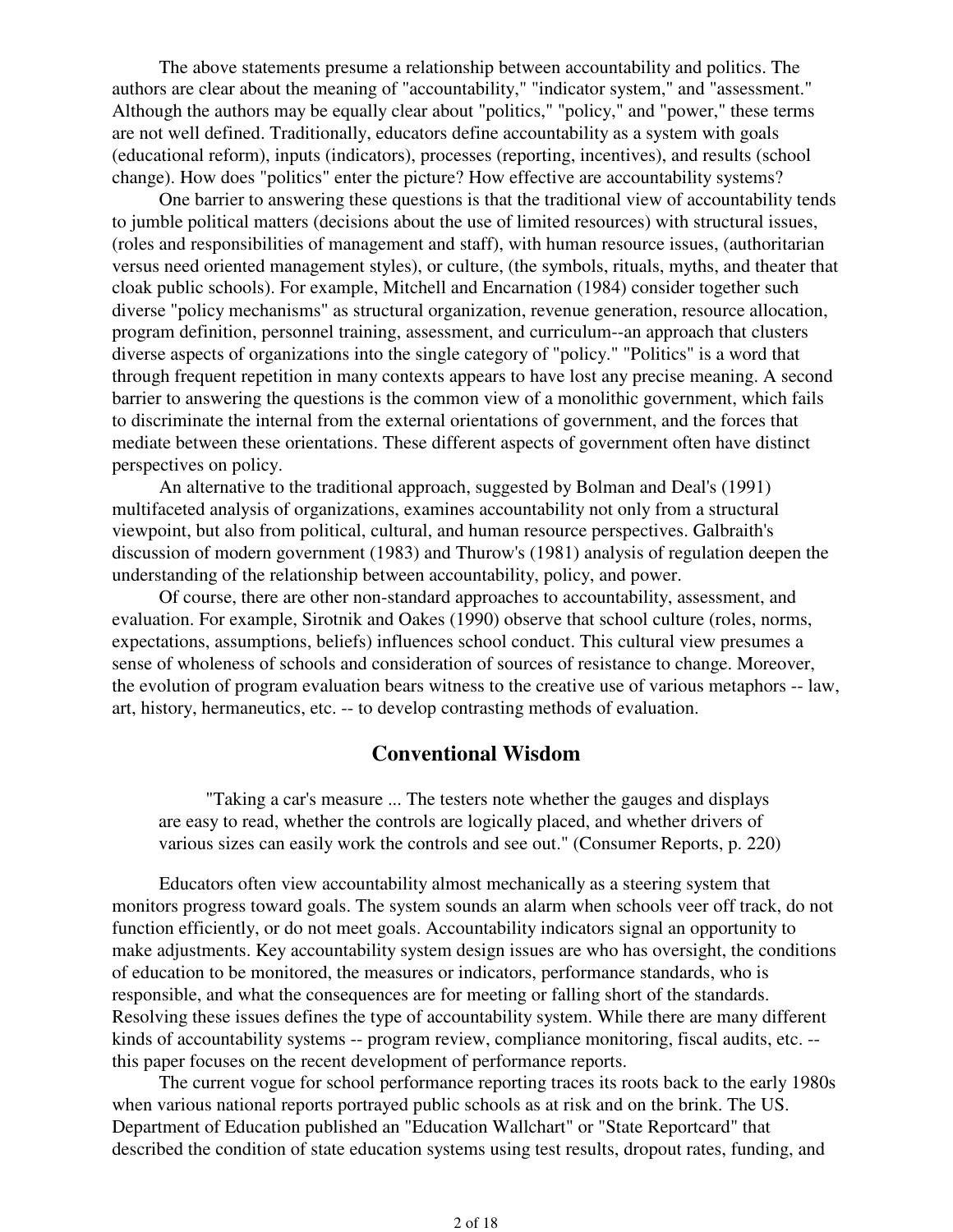staffing. Many states followed suit with similar school performance reports. (Council of Chief State School Officers, 1987) States hoped to use performance reports for a number of purposes. Educators could use the information in order to promote school improvement. The reports would motivate parents to lobby school boards, PTA groups, and other organizations to make desired changes. Newspaper comparisons would spur schools to compete for favorable standings. Performance incentives based either on money, recognition, or embarrassment would help to motivate school improvement.

While state approaches vary, there is consensus on the elements of a standard performance report system. (Oakes, 1986; OERI, 1988; Kagan and Coley, 1989; Blank, 1993) Very briefly, a performance report system begins with a systemic model based on research of how schools and the education system function. The model specifies major inputs (fiscal, staffing, and students), processes (curriculum, instruction, and services) and desired results (student achievement, skills, attitudes, college attendance, or employment). To be useful, the indicators, defined as "measures of the condition of education," must meet certain criteria, e.g., measure the central features of schooling, measure what is actually taught, provide policy relevant information, focus on the school site, allow for fair comparisons, and maximize usefulness and minimize burden. Some authorities emphasize outcome indicators (Murnane, 1987), others argue for contextual information (Oakes, 1989), and yet others recommend measures of process. (Porter, 1991)

Dissemination strategies encompass the potential audiences for the report and include quality standards that rely on comparisons. Schools can compare their own present to past performance by tracking an indicator over a period of years. Norms can help to judge school performance in comparison to an overall population, or to a subgroup of schools that are socially or demographically similar. (Fetler, 1991) School performance can be predicted by statistical regression using relevant background measures that are not readily controlled by schools, e.g., parent education or economic status. (Salganik, 1994) Comparisons can also be made after standardizing all school scores to a common (state or national) demographic mixture. (Wainer, 1994) Content standards specify the ability of some percentage of students to complete a given task or demonstrate a skill. Ernest Boyer describes the current interest with performance standards: "I think we've gone about as far as we can go in the current reform movement dealing with procedural issues." By establishing national academic standards and exams, schools "would be held accountable for outcomes rather than the current situation of heavy state regulation that nibbles them to death over procedures." (Center for Research on Evaluation, Standards, and Student Testing, 1989)

In summary, the conventional approach to performance reporting tends to adopt a rational perspective. The focus is on structural characteristics (budgets, staffing, processes) and the outcomes that this structure is designed to produce. The rational approach pays less attention to the ways that people interact to do work, cultural values and norms, and the political process of dividing up resources. However, understanding how performance reports affect organizations requires consideration not only of structure, but also of other organizational dimensions.

# **Organization**

The American Heritage Dictionary defines "organization" as something comprising elements with varied functions that contribute to the whole and to collective functions. Different theories of organization--structural, human resource, cultural, and political--focus on different elements and functions. To examine the relationship between politics and accountability, it helps to characterize these theories and suggest how they apply to schools. Consideration of these different organizational perspectives also helps to clarify the idea of "politics" in the context of accountability.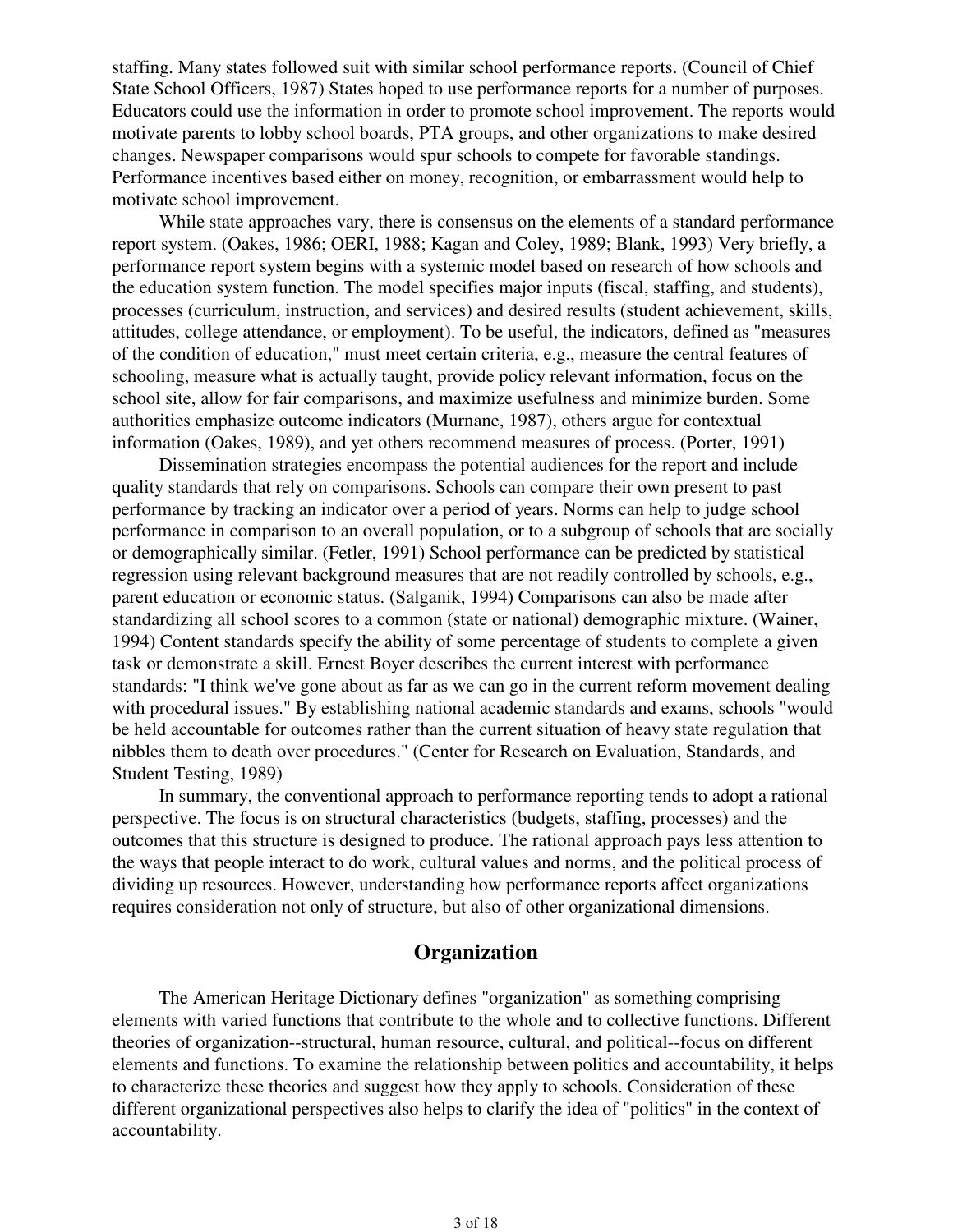#### **Structure**

Structurally, schools are relatively closed systems with explicit inputs, processes, and outcomes. Two central issues are how to divide and coordinate the work. For example, faculty are classified by grade level or subject matter. Schools are organized by grade-span, and sometimes by curriculum or type of student (academic, regular, continuation, or special needs). Different types of facilities best meet the specific needs of the elementary, middle, or high schools. Vertical lines of control run from the board to the superintendent, administrative staff, principals, to faculty and staff. Committees, or matrix management schemes address lateral coordination. There are explicit rules and procedures for providing instruction, delivering services, and administering the system. Plans, budgets, and accounting systems help to monitor school operations.

A number of factors influence structure. Bigger schools tend to require more coordinating mechanisms and clearer lines of authority. The "core technology,"--teaching and learning-- and beliefs about cause and effect relations are important factors. For example, vocational and college preparatory programs often involve different curricula, equipment needs, instructional techniques, kinds of students, and student outcomes. The social and demographic environment is an influence. Districts in high growth versus older established neighborhoods face different challenges and must organize differently. Different school goals will produce different structures, e.g., academic excellence, citizenship, character development, custody and control, efficiency, or equity. An emphasis on equity might result in highly diverse classrooms, collaborative teaching styles, and a wide array of services for disadvantaged students. An efficiency goal to standardize instruction might encourage tracking and sorting of students.

The traditional view of educational accountability has a strong structural bias. Categorical program regulation and accreditation review, for example, tend to focus on structural features, such as staffing, organizational charts, published rules and procedures, budgets, expenditure reports, plans, and record keeping. Despite a focus on student outcomes and results, the current trend in school performance reports is no less structural in its emphasis.(Oakes, 1986; Shavelson, 1991; Shavelson, McDonnell, and Oakes, 1989; OERI, 1988) That is, performance report indicators should reflect a rational, systemic model of the educational process. Reports of student achievement are helpful if they causally refer to structural factors that can be changed, e.g., staffing, budgeting, planning, facilities, curriculum, instructional techniques, technology, etc.

#### **Human Resources**

The human resource frame deems the central task of managers to be harmonizing the needs of schools with the needs of people who work in them. One view assumes that managers direct and control the work of subordinates, who prefer to be led and who resist change. A different, needs based, view is that managers must arrange conditions so that the employee's self-interest coincides with the organization's interests. In practice, managers may find it difficult to attain harmony. As people mature and develop they become more independent, attain a broader perspective and range of skills, and develop a longer time perspective. This developmental process appears to hold not only for faculty, but also for other professionals who provide education services. However, organizations often treat people like children by requiring higher level managers to direct and control subordinates. Managerial domination can result in psychological failure, passivity, and dependence.

The conventional approach to performance reporting often presupposes an inadequate and demeaning approach to human resource management. Performance reports typically focus on the institution as a whole, and not on relationships and the process of implementing change. The institutional focus, and lack of concern with individuals, would appear to be consistent with a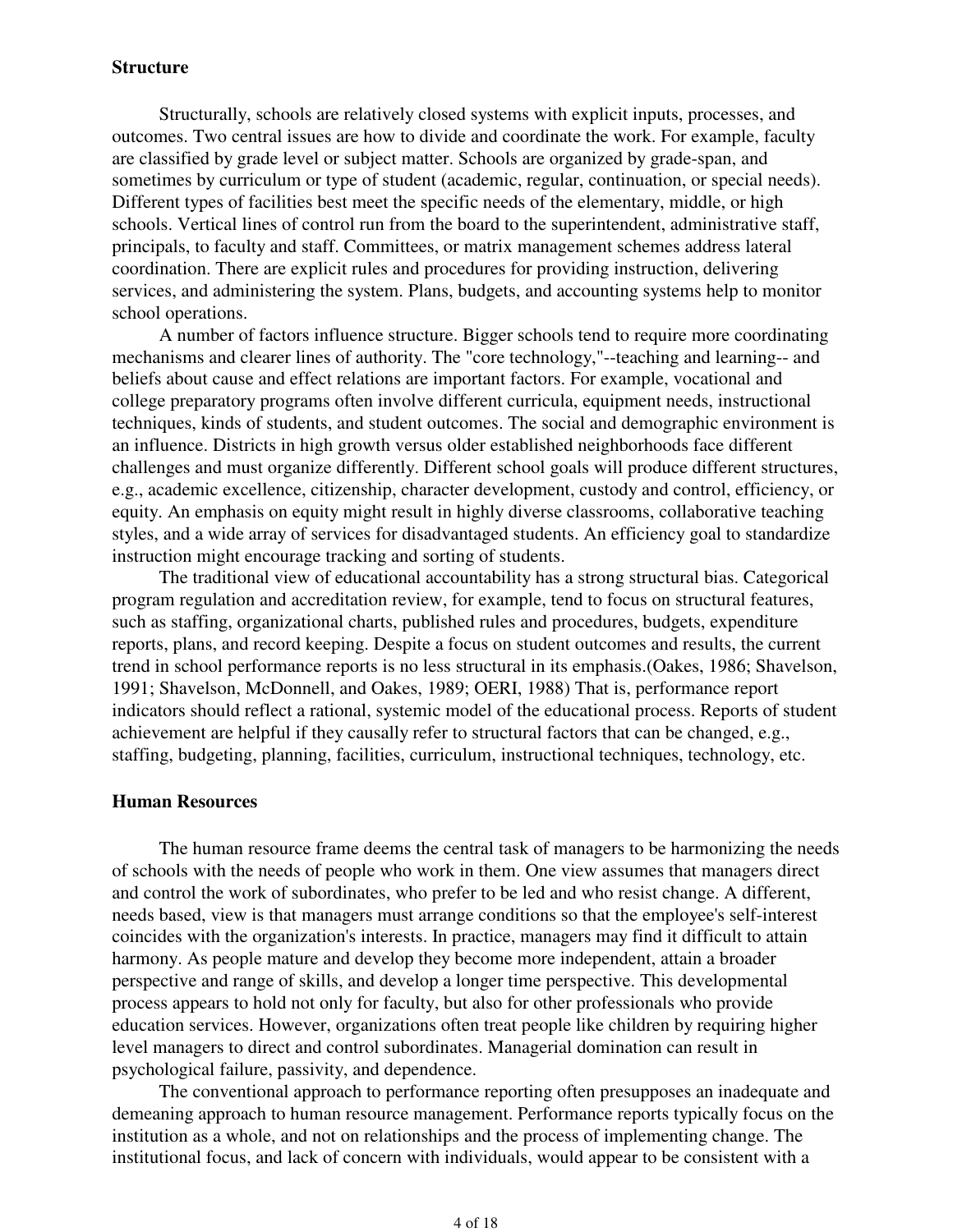top-down, controlling management style. Performance reports aim to produce change by aligning a school's need for recognition, incentive funding, or avoidance of bad publicity with the government's desire to meet goals for graduation, college attendance, or employment. Schools decide for themselves how to meet goals and manage change. An example is Arizona's Student Assessment Program (ASAP). (Noble and Smith, 1994) ASAP's goals are instructional improvement and accountability. Arizona designed the assessment to be consistent with current cognitive theory. To score well schools must adopt new curricular and instructional practices. Arizona widely publicized the results, including school comparisons. However, ASAP does not specify how schools are going to change from their traditional models of teaching to the desired models. Districts vary in their capacity to accomplish the outcomes. Some lack the money to train faculty, and some are loyal to their traditional methods.

#### **Politics**

The political frame views schools as arenas where coalitions compete for limited or scarce resources, e.g., money, staff, facilities. Conflict is inevitable and decisions are the product of bargaining and negotiation. Coalitions arise when people have common enduring interests, values, or beliefs. Hierarchy, budgeting, and diversity can stimulate coalition formation. Collective bargaining highlights the faculty union and management groups. A school's budget may profile faculty, instructional support groups, student services groups, athletics organizations, or extra-curricular groups. Diversity can lead to advocacy groups for underprivileged, special education, or gifted students. Similar coalitions arise as the result of state and federal budget processes. Coalitions at either the local, state, or federal level seek to influence decisions made by groups at other levels.

The distribution and use of power to distribute resources is central to politics. The authority that inheres in an organizational position is one kind of power. Power also flows from individual expertise or control of information, the control of rewards, the coercive ability to punish, alliances, control of agendas, the ability to persuade with symbols and myths, and personal charisma. Given the multiple sources of power, school goals rarely come those who are nominally in charge. Goals are more frequently a product of negotiation among those people who have power. Conflict among people with power is not primarily a matter of selfishness or incompetence, but rather results from enduring differences between groups, limited resources, and the distribution of power.

Murnane (1987) suggests that the political basis for accountability programs derives from the hierarchy of federal, state, and local agencies. The federal government delegated major responsibility to states that in turn delegated to local school districts. Schools draw their funds from all three levels and in principle must respond to their requests for accountability. As public policy issues become more important (e.g., illiteracy, equity, or diversity), government seeks to measure and report on relevant conditions (e.g., student achievement of underrepresented groups). In practice, state and federal data collection must accommodate local officials who can refuse to participate or who can delay for reasons of cost or for fear of inappropriate or unfair comparisons. State and federal government cannot unilaterally require data collection without endangering the quality and timeliness of reports. Most performance report systems result from negotiation with local educators. The conflict that arises during those negotiations is a natural and inevitable result of the political process.

#### **Culture**

"Evaluation is a ritual whose function is to calm the anxieties of the citizenry and to perpetuate an image of government rationality, efficiency, and accountability.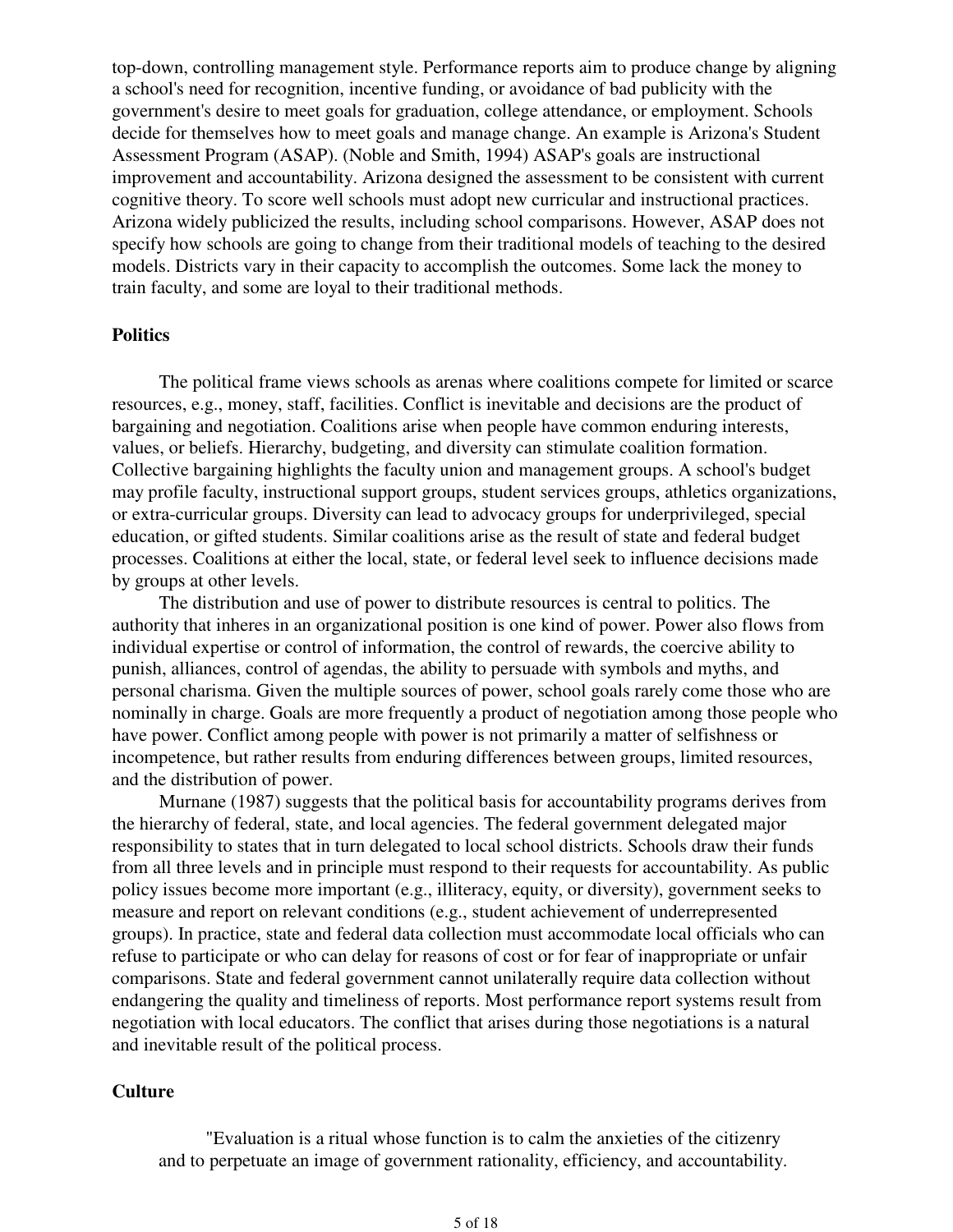The very act of requiring and commissioning evaluations may create the impression that government is committed to the pursuit of publicly espoused goals, such as increasing student achievement ...." (Floden and Weiner, 1978, cited in Bolman and Deal, p. 284)

How people assign meaning and interpret their experience in organizations depends on culture. The hard-headed realist may dismiss cultural symbols, rituals, or myths. However, the symbolic point of view values "meaning" more highly than "reality." The more ambiguous and uncertain a situation, the less easy it is to rationally analyze, and the more likely that people will create symbols that support faith in order and predictability. Diplomas, textbooks, tests, grades, report cards, chalkboards, etc., all have one kind of meaning for a school planner. They are also deeply embedded symbols that define what many people expect from a "school."

Rituals help the members of an organization to define what it means to be a member, what to believe, how to behave, and what is important. Rituals embody the accreted culture of a school and help to instruct new members in that culture. Schools open in September, hold classes for two semesters with set holidays, and let out for summer vacation. These and other patterns of behavior and events define educational roles responsibilities, and processes. In another sense they are rites of matriculation, passage, and commencement that help people make sense of the educational process.

A common way of discounting an explanation is to label it as a "myth" or "story." While myths and stories are not empirically testable, they present clear and vivid messages that establish meaning, solidarity, certainty, and legitimacy. People judge the legitimacy and worth of a school by the correspondence between prevailing myths and actual structural characteristics. Public esteem depends on properly maintained facilities, professional behavior of faculty, availability of instructional materials, and appropriate procedures for teaching, testing, and grading. Ideally, an appropriate structure, combined with the right technology and processes will result in effective teaching and learning. However, to many the appearance of a school is more important than effectiveness.

The symbolism of a school performance report relies on the connotations of accountability for responsibility, integrity, and trust. People entrust their children directly to schools. Indirectly, through government taxation and education funding, they entrust their money to schools. A report on the measurable benefits of education for children can have several meanings. The report can affirm school integrity by documenting the consistency of the school's mission, e.g., teaching and learning, with the goals of the educational program and student outcomes. The act of reporting can also affirm the school's willingness to take responsibility for carrying out its mission. The connotations of integrity and responsibility are stronger if people perceive schools as accepting accountability. This might be termed the "Truman effect," from the hand lettered sign on the President's desk, "The buck stops here." By contrast, if the perception is of government coercion, the connotation is negative.

## **Government**

"Few words are used so frequently with so little seeming need to reflect on their meaning as power, and so it has been for all the ages of man." - John Kenneth Galbraith

Many perceive government as a monolithic agent wielding power in order to implement its goals. Many perceive that government imposes accountability on schools in order to promote reform policies. The fallacy in this perception is that modern governments do not typically behave as large disciplined units. Galbraith (1983) distinguishes three aspects of government; an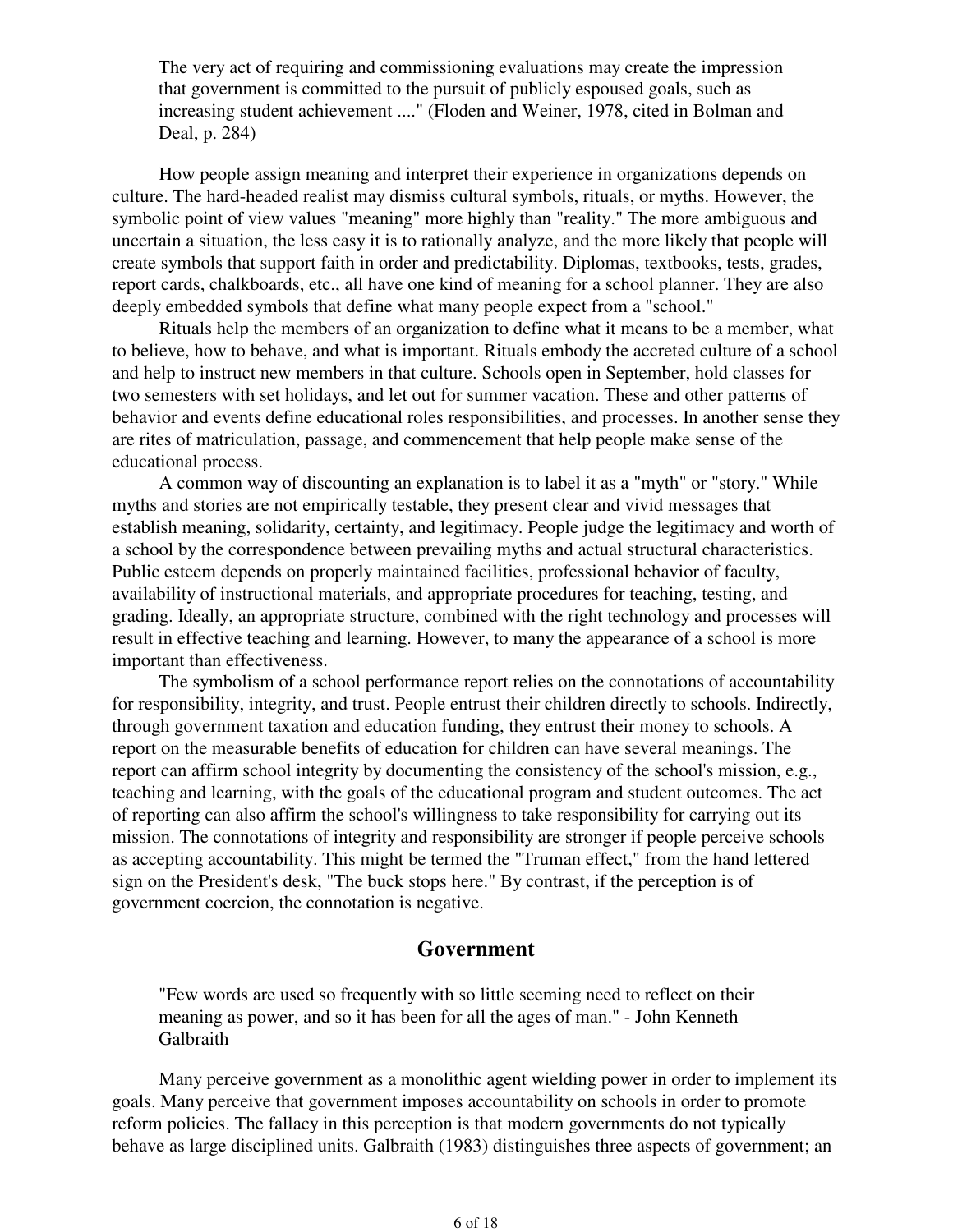inner orientation, an exterior orientation, and a force that mediates between the two orientations. These orientations respond to different constituencies and in practice have different viewpoints on accountability. The distinctions made here between the types of government will be useful in the case studies of California's performance reporting programs, below.

The exterior orientation comprises the legislature, voters, and the many organizations that seek to influence both the legislators and voters. Organized groups, e.g., faculty unions, administrator associations, political action committees, book, or test publishers, may seek to sway legislators and voters, either by lobbying or by public information campaigns. For example, a union might oppose student assessment in the context of performance review, but might support assessment as a justification for increased funding. A test publisher might oppose an assessment program that relies on state developed tests, but support one that relies on commercially available instruments.

The inner orientation refers loosely to the bureaucracy and the many organizations that administer the tasks of government. Continuity and relative autonomy characterize the inner orientation. The power of the bureaucracy is in preparing budgets, overseeing programs, and developing regulations. The inner orientation also promotes its goals to the public by providing information -- speeches, memoranda, advisories, press conferences, etc.

The chief executive, her staff, cabinet, and appointees embody the force that stands between and mediates the external and internal orientations. In California, for example, the Governor controls the budgets of government agencies, can blue-pencil budget line items, can veto or sign legislation, and persuades by means of press conferences, speeches, and news releases.

Galbraith considers society to be in an equilibrium between those who use power and those who oppose it -- the result of a "dialectic of power." For instance, when the bureaucracy opposes an employee union, the union can turn to the legislature or the executive. A governor can also weaken a bureaucracy that is too effective in enforcing claims on the state budget.

### **Regulation**

Regulation is one way that government can exert power and enforce accountability. Historically, government regulations have accompanied new funding for categorical programs, e.g., Title I, vocational education, bilingual education, special education, etc. Perhaps in recognition of local political pressure on budgets, state and federal agencies have invoked regulation to encourage schools to spend funds for their earmarked purposes. Whatever the original intent, the public has come to see regulation as burdensome and as an ineffective way of attaining program goals. Performance reports are sometimes proposed as an alternative to regulation that be a more effective tool for meeting program goals. However, Thurow's (1981) analysis of regulation suggests that performance reports actually are a kind of regulation. Further, an attempt to substitute performance reports for existing regulation is likely to encounter resistance.

Thurow observes that government justifies regulation as a way to accomplish a worthwhile social goal. Implicitly, however, regulations always alter the distribution of income, and this is the real reason for their existence. Judgments about the goodness of regulations presume a vision of what distribution of income should exist, and how to create this distribution. Two related issues are how regulations come into existence, and the failure of deregulation. In the US regulations are created in response to real problems. Markets are not performing some task and/or public tolerance for failure has weakened.

It is difficult to eliminate established regulations. Regulations persist because they create vested interests. People -- faculty, students, counselors -- enter schools expecting certain kinds of employment and services, and meeting this expectation depends on regulations. There may be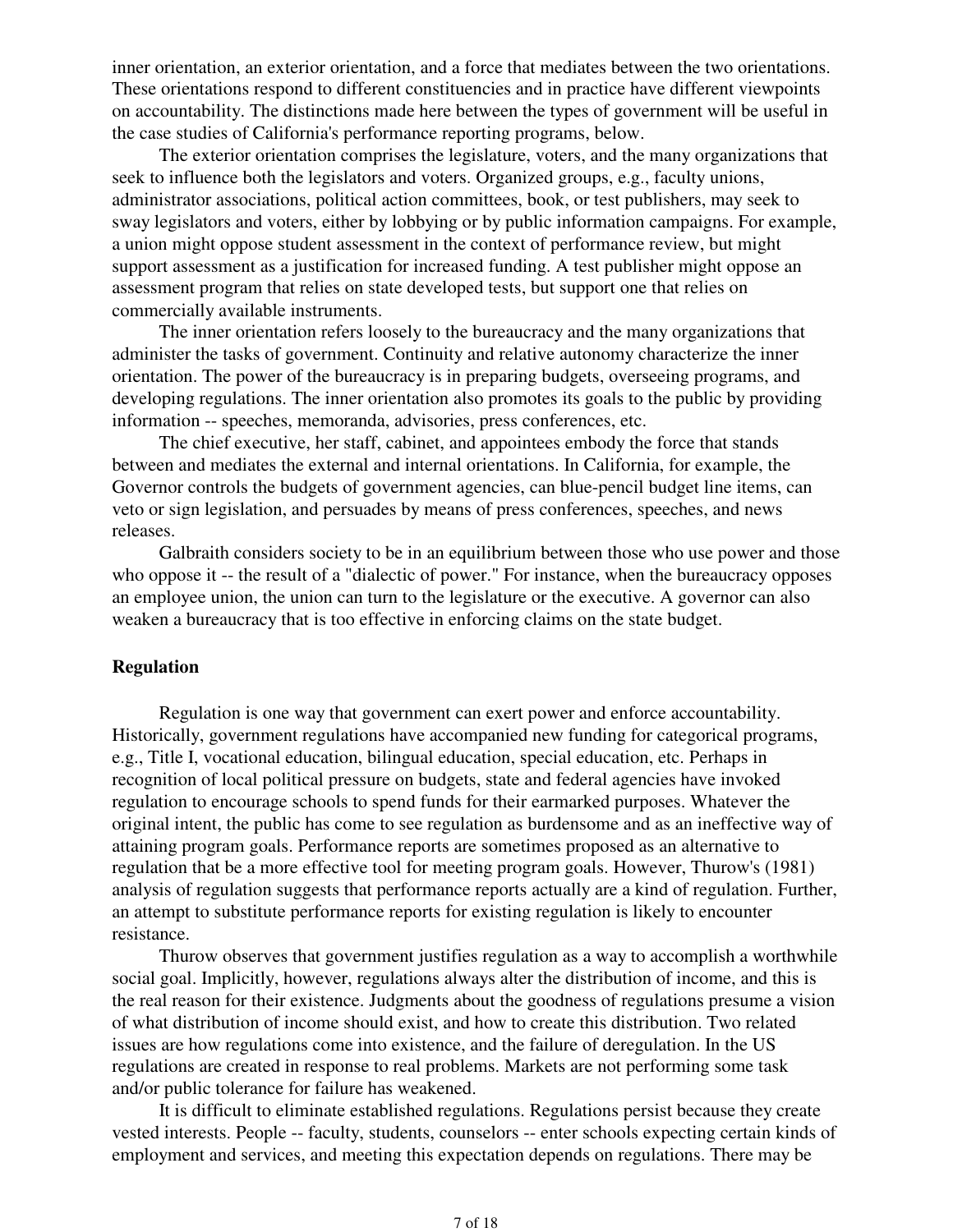more people who pay for these regulations (taxpayers) than there are students and teachers. The per capita loss to students and teachers is much larger than the per capita gain to taxpayers. "Intensity overwhelms numbers, and the resistance to deregulation may be much stronger than the pressures for it." Thurow's view is that regulation is inevitable. If a majority wishes to provide services to disadvantaged students or establish equity in educational outcomes, government will adopt regulations. Regulations may be frustrated or they may be ineffective. The result is not a return to the "status quo ante," but the adoption of new and more stringent regulations.

There are two basic sets of regulatory instruments. One set influences the production of goods or services. Thurow refers to these as q-regulations since they affect quantities of things. Another set of regulations attempts to levy taxes or subsidies to encourage or discourage the production of goods and services. Thurow refers to these as p-regulations since they affect prices. With p-regulations the government agency takes advantage of market incentives. O-regulations attempt to fight market incentives.

Thurow's analysis suggests that performance reports are regulatory. In education q-regulations prescribe how schools spend money, e.g., to hire staff, purchase equipment, or serve certain groups of students. These are the conditions for accepting categorical program funds. P-regulations involve establishing incentives for desired student outcomes or results, and sanctions for undesirable outcomes. The incentives can be intangible, as in the publicity surrounding a newspaper report or a recognition program, or they could be fiscal, relating to competition for enrollment or performance based funding. To the extent that performance reports are effective they establish incentives and are a type of p- regulation.

A strategy of justifying accountability systems in exchange for deregulation may be difficult to implement. Thurow's analysis suggests that deregulation of categorical programs would threaten the incomes of faculty and service providers. An effective accountability program will change school budgets. There will be pressure not to deregulate. Consistent with this view, Lorraine McDonnell (Rothman, 1993) observes that Americans support procedural equity, or a process to ensure that everyone has access to valued goods. Substantive equity, or equal results, does not enjoy public support, in part because it demands redistribution of resources.

# **California**

California joined many other states in using accountability programs to promote educational reform goals. Three of these programs stand out for their visibility, ties to education funding, and amount of effort. They include a school performance report program, a school report card mandate, and the California Learning Assessment System. Different aspects of government took the lead in designing these programs, with varying consequences for schools and for the programs themselves.

#### **Performance Reports**

The California Department of Education (CDE) started a school performance report program in 1983. (Fetler, 1986) Research staff designed and implemented the program at the request of CDE's elected superintendent. Although the program trailed major school reform legislation, it had no legal mandate. The staff had primary responsibility for design, production, and dissemination of the report, as well as its use in school recognition programs. While CDE controlled the program and made the final decisions, it also consulted local school administrators, researchers, and various education organizations.

CDE claimed that the selection of indicators and ways of displaying them reflected the state's judgment of what is most important for schools. Larger enrollments in academic courses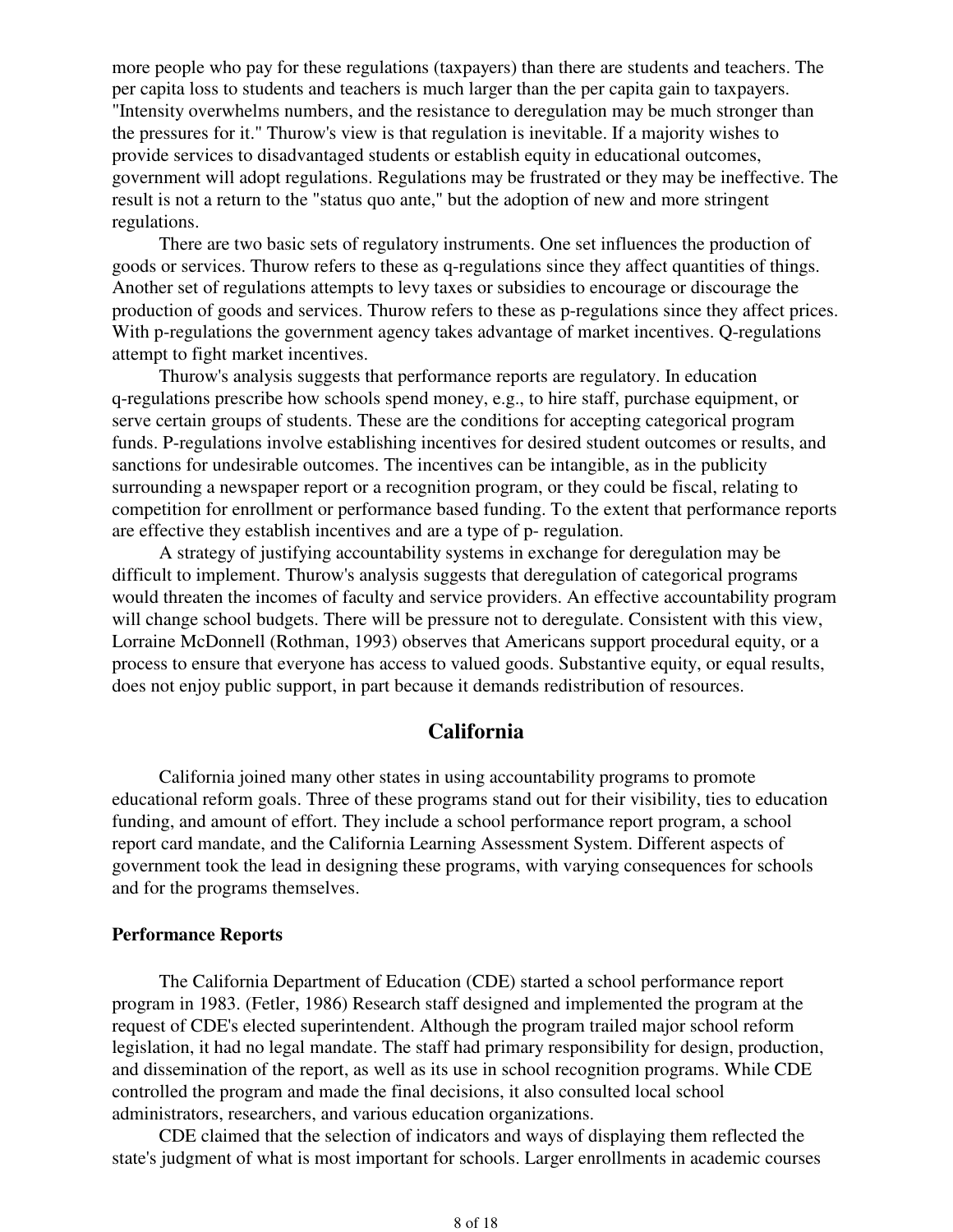and higher achievement test scores indicate school quality. CDE considered these indicators to be consistent with the reforms enacted in 1983 -- a strengthened curriculum, higher grading standards, and more rigorous graduation standards. Special interest group lobbying added to the performance reports. Initially, in 1984, the California report limited itself to school average test scores. Next years' report disaggregated results by ethnicity and English language fluency. Initially, the report included enrollments in specific academic courses. This expanded to include enrollment in courses that met the University of California entrance requirements. For the first few years the reported included SAT scores. ACT test results were soon added. Other groups managed to stay out of the report. For instance, research staff attempted unsuccessfully for several years to define and collect indicators for vocational programs.

CDE annually produced a quality indicator report for the state, each district, and school. The high school indicators reflected academic course enrollments, attendance, dropouts, state achievement test results, SAT, and ACT scores. School and district reports showed progress over time, its statewide rank, and its standing compared to other demographically similar schools. CDE set absolute improvement goals for each indicator. Schools could meet normative goals by performing in the highest 25 percent of a demographically similar group. Goal attainment was the primary criterion for selection into state and federal school recognition programs. School district and county offices received the reports about two weeks before release to the press.

A 1984 survey of board members, superintendents and administrators foreshadowed the question of performance reporting effectiveness. CDE conducted workshops to explain the program to local school officials. Four questions were asked in order to evaluate the workshops. How important are the proposed quality indicators? How realistic are the state goals? How comprehensive are the school profiles? How fair are the analysis and approach? Possible responses to these questions were "very," "some," and "not at all." Analysis of 674 questionnaires from 21 sites statewide found that 43 percent responded that accountability was "very important," 21 percent responded that the goals were "very realistic," 15 percent said the profiles were "very comprehensive," and 10 percent felt that the approach was "very fair." There was more support for the idea of accountability than for the state's proposed performance report program. This uneven local support may have weakened program effectiveness. For example, one large Southern California school district apparently confiscated the school reports in the central mailroom. Anecdotally, some superintendents used the reports for conferences with principals, but others criticized the reports to local newspapers.

Oakes (OERI, 1988) surveyed 350 educators in California and several other states to examine how accountability systems influence schools and classrooms. The survey found that performance accountability systems caused schools in California, Florida, and Georgia to change the way they plan and teach. Apparently, schools did not direct these changes at improved effectiveness. Accountability systems caused administrators and faculty to change because they want students to perform well on State tests.

Presumably, performance reports stimulate public interest, raise the stakes for schools, and cause school improvement. However, the effectiveness of California's performance reports has never been carefully evaluated. For example, do course enrollment indicators really result in greater student participation in rigorous academic courses? Do they result in greater participation in less stringent courses with academic titles? Do achievement indicators elicit a higher priority for academic instruction and curriculum, or do they encourage narrow teaching to the test and irregular practices in test administration and scoring? The studies reported by OERI (1988) and Fetler (1986) only assessed perceptions, not the attainment of program goals.

While the effectiveness of performance reports for school improvement remains in question, the existence of the program per se, and the information provided by the indicators became a staple weapon in the annual battle over K-12 education's portion of the state budget, in campaigns for education bonds, and in the passage of legislation favoring schools. In particular,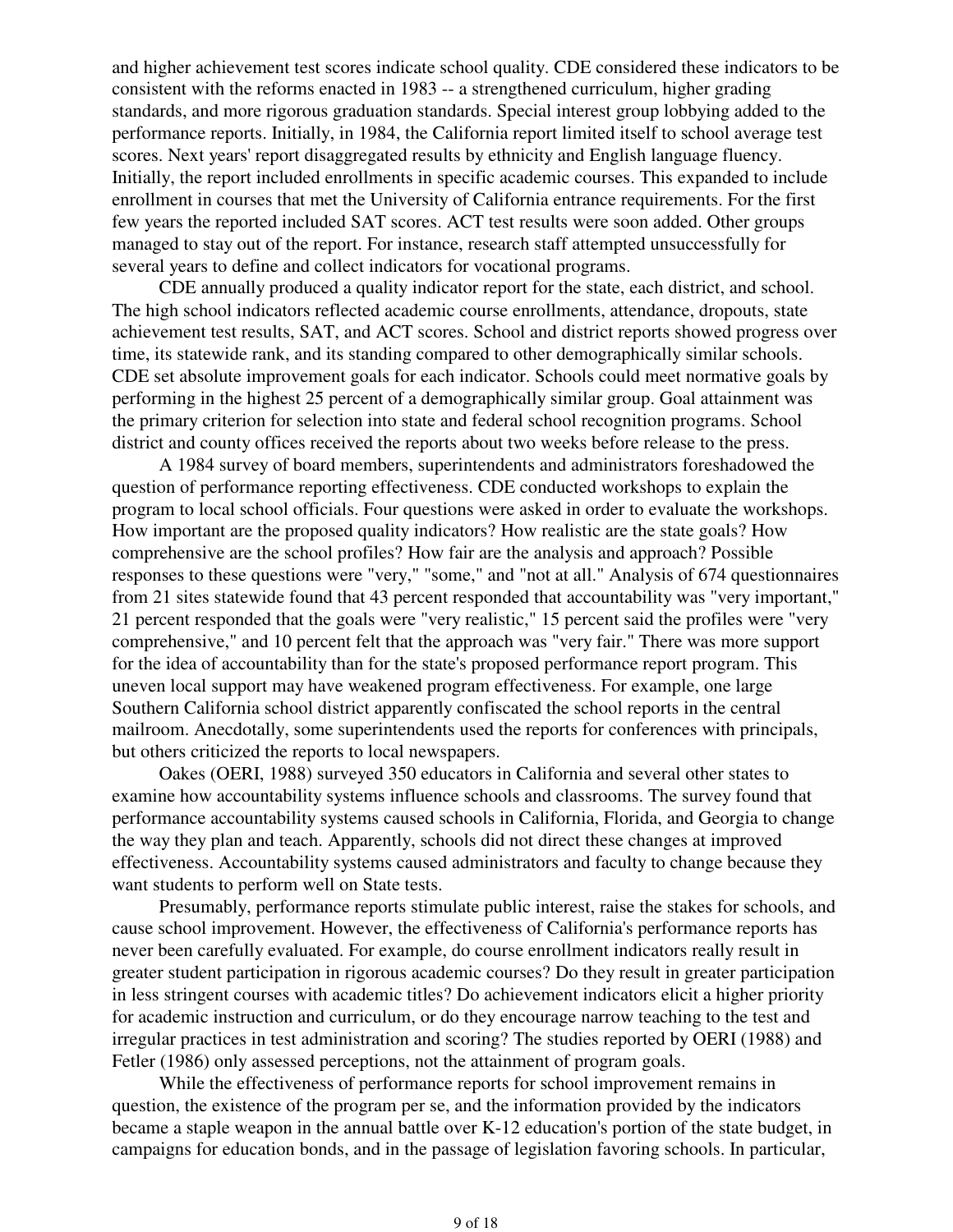the campaign for Proposition 98, which has formed the basis of education finance in California since 1988, depended in part on performance report data.

## **Proposition 98 and School Report Cards**

California voters passed a constitutional ballot initiative in 1988, Proposition 98, which addressed school funding and accountability. (Fetler, 1990) Many considered the school report card requirement of Proposition 98 as significant in swaying public support for the measure, which succeeded by a very thin margin. A number of politically significant events preceded Proposition 98. During the 1980s California's growing and increasingly diverse population pressured the public education system, while strained state finances made school funding more difficult. A 1987 study by Policy Analysis for California Education (PACE) described California's school finance in the early 1980s as "unstable and uncertain." Tax reform measures in the 1970s had cut local property taxes in half, limited the ability of governments to expend revenues, and shifted the balance of funding away from local to the state level. Funding in constant dollars declined and student enrollments increased. A growing population of disadvantaged and underrepresented students brought increased linguistic diversity, poverty, and threw up new barriers to teaching and learning. Rising public expectations helped pass major reforms in 1983, which encouraged higher pupil achievement, standards for faculty, increased instructional time, tougher graduation requirements, and incentives for student, faculty and school performance.

Before 1988, the California Constitution capped the amount of taxes that government, including school districts, could appropriate. Any excess was returned to taxpayers. Proposition 98 altered the cap by specifying a minimum funding level for schools, which was set either at the percentage allocated in 1986-87, or at the same amount received in the prior year, whichever was larger. In addition, schools would receive any revenues which exceeded the cap. These excess revenues permanently increased the minimum school funding levels and must be used for "instructional improvement and accountability." The initiative also required the Department of Education to develop a Model School Accountability Report Card, which contained information on thirteen school conditions, including:

- Student achievement in and progress toward meeting reading, writing, arithmetic, and other academic goals.
- Progress towards reducing dropout rates
- Estimated expenditures per student and types of services funded
- Progress toward reducing class sizes and teaching loads
- Any assignment of teachers outside their subject areas of competence
- Quality and currency of textbooks and other instructional materials
- The availability of qualified personnel to provide counseling and other student support services
- Availability of qualified substitute teachers
- Safety, cleanliness, and adequacy of school facilities
- Adequacy of teacher evaluations and opportunities for professional improvement
- Classroom discipline and climate for learning
- Teacher and staff training and curriculum improvement programs
- Ouality of school instruction and leadership

Each district board must issue an annual report card for each school that addresses the thirteen conditions. Local boards can develop their own report card, but must compare their own document with the state model every third year.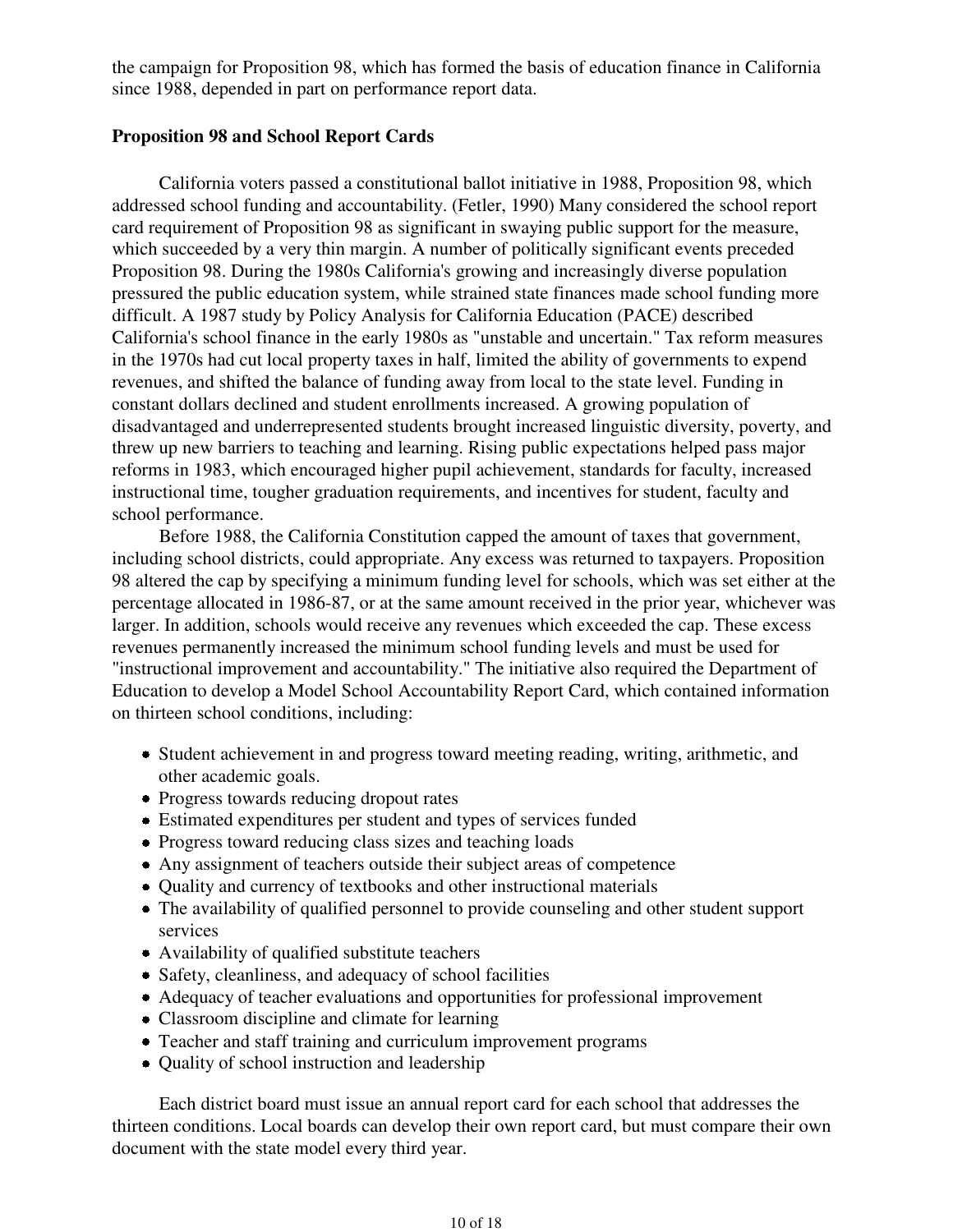Support for Proposition 98 coalesced from several directions. The California Teachers Association spent over seven million dollars on the ballot campaign. Other major fund raisers were California's Superintendent of Public Instruction, the state PTA, and the Association of California School Administrators. The supporting coalitions naturally were involved in designing the school report cards. The Department of Education convened a task force, composed of teachers, administrators, parents, school board members, classified employees and researchers. Representatives and friends of the California Teachers Association were well represented. The consultation resulted in a 27-page document, calling for new data collection, and reporting in more areas than the 13 required by Proposition 98.

Even though administrators had a voice on the original task force, the Association of California School Administrators developed its own model "in order to assist the State Board in its deliberations, and to insure that the specifications and reporting requirements of the state's model were not burdensome on school site administrators." (ACSA, 1989; Stephenson, 1989) ACSA lobbied the State Board of Education not to accept the original model and assembled its own group to develop an alternative. ACSA's guiding principles were to keep the report card simple, to focus on the assessment areas required by law, and to use data sources that are readily available to all schools. The primary audience for the report card should be the parents within a school's attendance boundaries. Ultimately, The State Board of Education accepted ACSA's model with some minor changes. (California Department of Education, 1989)

ACSA's model differed from the state's in using a simpler display of expenditures, requiring less detailed reporting of class sizes and teaching loads, allowing optional use of comparative data on student achievement, and permitting a simpler description of student support services. Both models cite the main objective as informing the local school community about conditions and progress being made at schools. ACSA goes on to state that "comparisons with other school sites or to statewide standards is permissible, but is not required." The relationship between the report cards, school accreditation reports, and program quality reviews is another area of difference. ACSA notes that the report cards are not intended to replace or duplicate accreditation reports or program reviews, and that data collection should rely on existing sources where possible. The Department of Education stresses that the report cards should be viewed as complementing, not duplicating these other assessments, that is, "review teams should use report cards as a source of valuable information and self-assessment, and report cards should draw important information about school conditions from the various reviews and reports."

The PTA, in a news release issued after the State Board adopted its model (California Congress of Parents, Teachers, and Students, Inc., 1989), stressed its view that the School Accountability Report Card should help parents to exercise their right "to be informed about their schools' conditions and progress." There should be a role for PTA units in collecting information for the Report Cards, in serving on relevant committees, and in sharing of the Report Card information through the sponsorship of public meetings. Although the California PTA did not issue its own model, it did propose that parents ask certain questions when reviewing the school accountability report card.

- If class size and teaching load are being reduced, how is this being done?
- If teachers are being assigned outside their subject areas, what are the reasons for their assignments?
- If the drop-out rate is being reduced, which methods for reduction are proving effective?
- If a classroom discipline policy is in effect at a school, what is the policy and how is it being enforced?
- If the school facilities have been determined to be safe and adequate, what were the criteria for that determination?
- As academic goals are being addressed, how is student achievement being measured in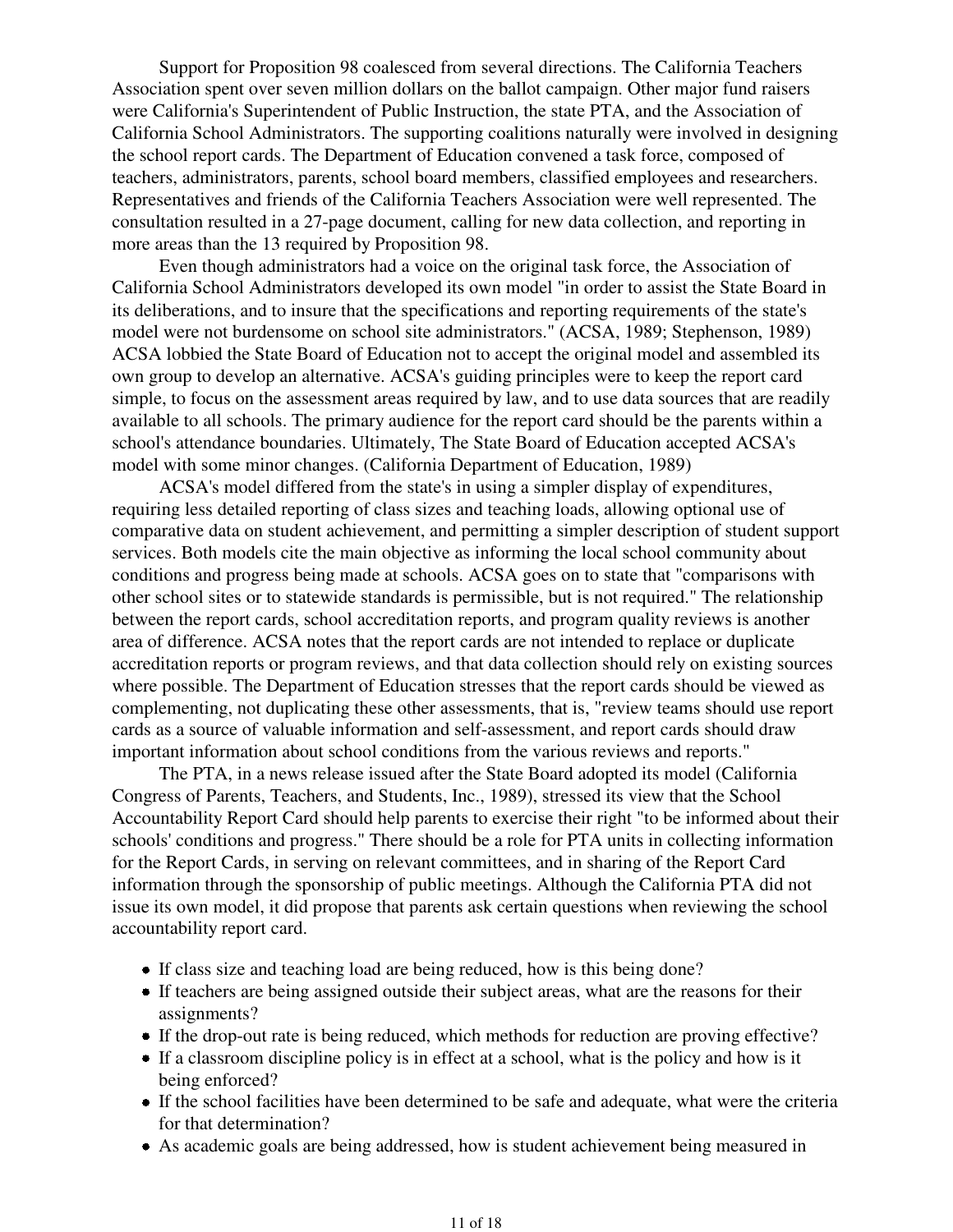reading, writing, arithmetic, etc.?

As textbooks and other instructional materials support the school's instructional program, how current are the materials and are they in adequate supply?

Individuals voiced a number of issues about use of the school report cards. (Kossen,1989) A member of the State Board of Education asked whether schools might not use the report cards as a tool to tell the public what it wants to hear. An official with the California School Boards Association suggested that the report cards are missing the point. Parents really want to know how their individual children are performing, and the report cards will not provide this information. Also, the press is likely to look only at controversial areas and take information out of context. An ACSA spokesman noted that schools may be unfairly judged without considering socioeconomic and other background information. The PTA also expressed concerns that marketing campaigns designed to attract students could be confusing to parents.

The campaign for Proposition 98 and the development of the school report cards illustrates how different political coalitions--bureaucrats, administrators, teachers, and parents--can cooperate to obtain funding, but can also differ on the closely related issue of accountability. The model school report card was the result of numerous political compromises on a variety of both major and minor issues.

#### **Performance Assessment**

"Assessment, at all levels, is seen as the key strategy in bringing about significant educational reform. It gives educators more tools to evaluate the quality of learning-- and then make necessary adjustments. Moving beyond the standardized, multiple choice test as the primary accountability tool, the new approach to assessment helps educators measure what matters--including a student's ability to analyze, organize, interpret, explain, synthesize, evaluate, and communicate important experiences." (California Department of Education, 1992, p. 32)

The idea of using assessment to implement state education reform is relatively new. Cronbach (1984) omits education reform as a use of tests. In the mid 1980s Mitchell and Encarnation (1984) summarized the policy goals of testing and assessment to include student placement, program evaluation, and certification of competence. Policy makers had not yet made a strong connection between assessment and reforms in curriculum, instructional methods, or staff development. By the mid 1990s the terms of the debate had changed. Prominent educators (Tucker, M., Sizer, T., Resnick, L., and Anrig, G., 1992) viewed performance assessment, in harmony with curriculum and staff development, as a way to implement educational reform. The evolution of state assessment in California reflects this change in thinking.

The California Department of Education administered a program to assess student achievement for many years. During the 1970s CDE required schools to select a commercially available standardized achievement test, administer it, score the results, and submit a record of the distribution of the test scores to CDE. Unfortunately, CDE could not obtain a clear picture of student achievement statewide from the variety of tests in use. The legislature enacted the California Assessment Program (CAP) in order to provide a statewide picture. CAP relied on pools of 400 - 600 multiple choice test items that were distributed in a matrix fashion into 30 or 40 roughly similar short forms of the test. The test forms were spiraled into packets to insure that each form was taken by about the same of students at every school. Schools administered all three CAP reading, mathematics, and written assessment tests during one regular class period. The assessment produced accurate and reliable statewide estimates of achievement both in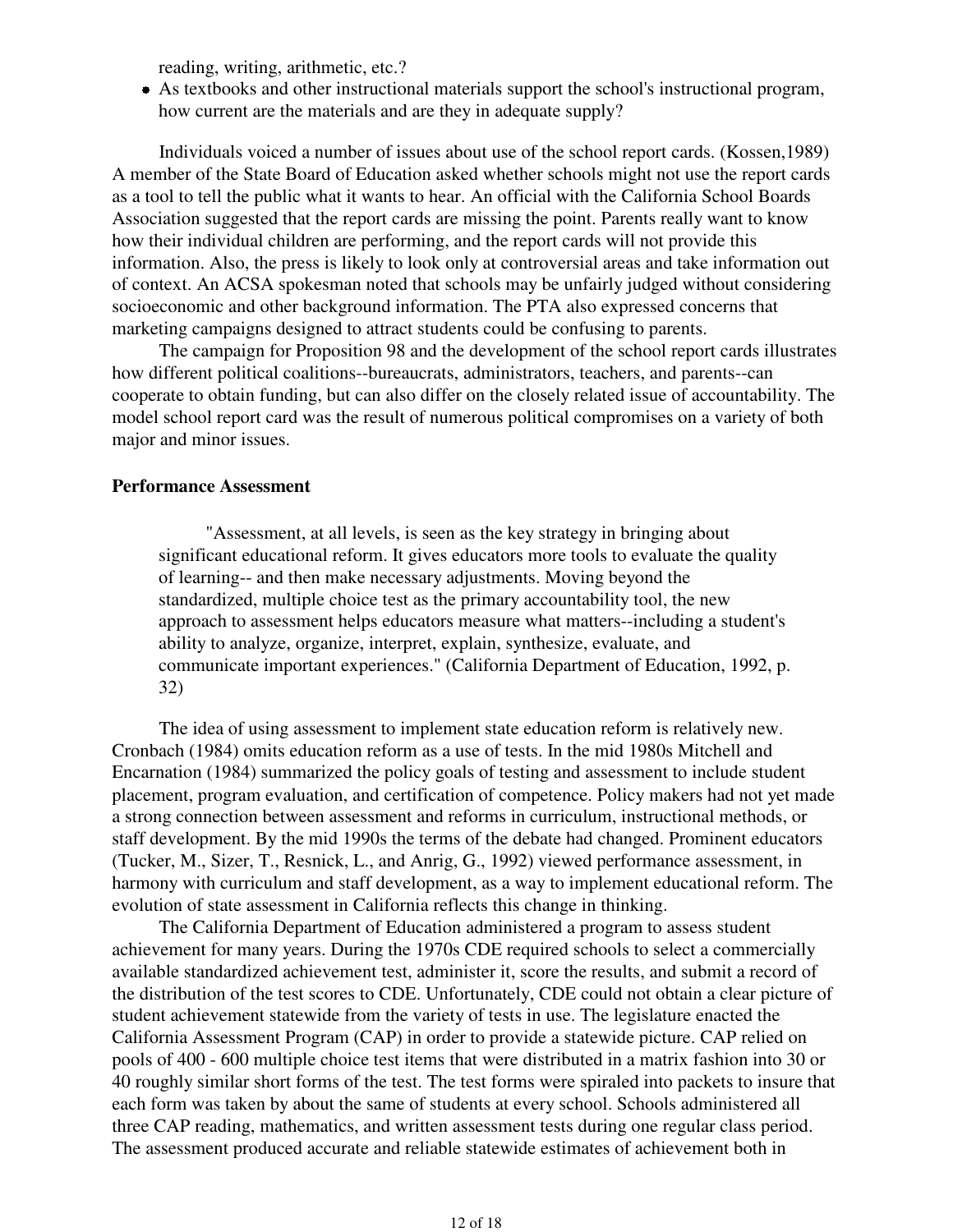general subjects and at a more detailed skill level. The accuracy and reliability of school results varied, depending on the size of the school, and the participation of students in the test administration. Because each student responded to only a few questions, there were no meaningful scores for individuals.

Initially, CAP produced an annual statewide report for the State Board of Education. Individual school reports were discretely shared with local superintendents. During the 1980s CAP assumed a new high-stakes role in school reform. CDE began by disseminating individual school results to most newspapers in California. In 1984 CDE made the CAP scores a centerpiece of the school performance reports. In 1989 the CAP results became a part of the Proposition 98 School Accountability Model Report Card. A widely publicized annual school recognition program identified schools that met test score goals. CAP's resultant high visibility may have contributed to its demise. California's Governor, just before retiring from public service, during a highly publicized feud with the State Superintendent, eliminated CAP funding in 1990 from the CDE budget.

Despite strained state finances, in 1991 California's Legislature, the new Governor, and CDE created the California Learning Assessment System (CLAS). (Intersegmental Coordinating Council, 1993). CLAS' designers wanted a multipurpose test that would "first and foremost" assess pupil progress, but would also measure program effectiveness, school and district effectiveness, and the condition of education statewide. Unlike CAP, CLAS' designers expected assessment to be an instrument for school reform, and wove the test into existing school programs and activities. The new statewide assessment program is "performance based," requiring students to write, speak, do research, work cooperatively, solve problems, create, and experiment. Teachers assist in the test construction, test scoring, and receive individual student scores. CDE made teacher designed and field tested tasks available for classroom instruction across the state as a "curriculum embedded assessment." CDE aligned CLAS is with statewide curriculum frameworks. The assessment system is consistent with strategic plans published in the CDE sponsored "grade span initiative" documents.

CLAS requires more time for administration than its forerunner. (CDE, 1994) The 1993 English Language Arts tests required one class period for each of three sections. Students responded independently to a reading passage on the first day. On the second day they worked in small collaborative groups to prepare for writing. On the final day, students independently wrote down their responses. The mathematics assessment required an additional class period during which students answered two open-ended problems and several enhanced multiple choice questions. The test development teams produced scoring guides that teachers used to evaluate students' work. Roughly two thousand teachers participated in the scoring as a staff development exercise at 34 regional sites. CDE views the training of teachers for scoring as a way to shape effective teaching practices.

CLAS produces a distribution of student scores, compared to CAP's subject area and skill scores. Teachers use performance standards with six levels to rate student responses. The performance standards and levels refer to CDE's curriculum frameworks. For example, in Reading a level six response "demonstrates insight," is "confident and willing to take risks," is "open to considering and developing new ideas," and "explores complexities in depth." A level one response "demonstrates understanding of only an individual word, phrase, or title," and does not "demonstrate understanding of the ideas or experiences offered or developed." The school report includes the percentage of students scoring at each level, as well as an average of the results obtained by 100 schools that are most similar socially and demographically.

Controversy over reports on school performance led the Superintendent for Public Instruction to appoint a committee to evaluate CLAS. The committee's report (Cronbach, Bradburn, and Horvitz; 1994) addressed operational problems relating to the management of the assessment, measurement difficulties, and touched upon political issues. Many of the problems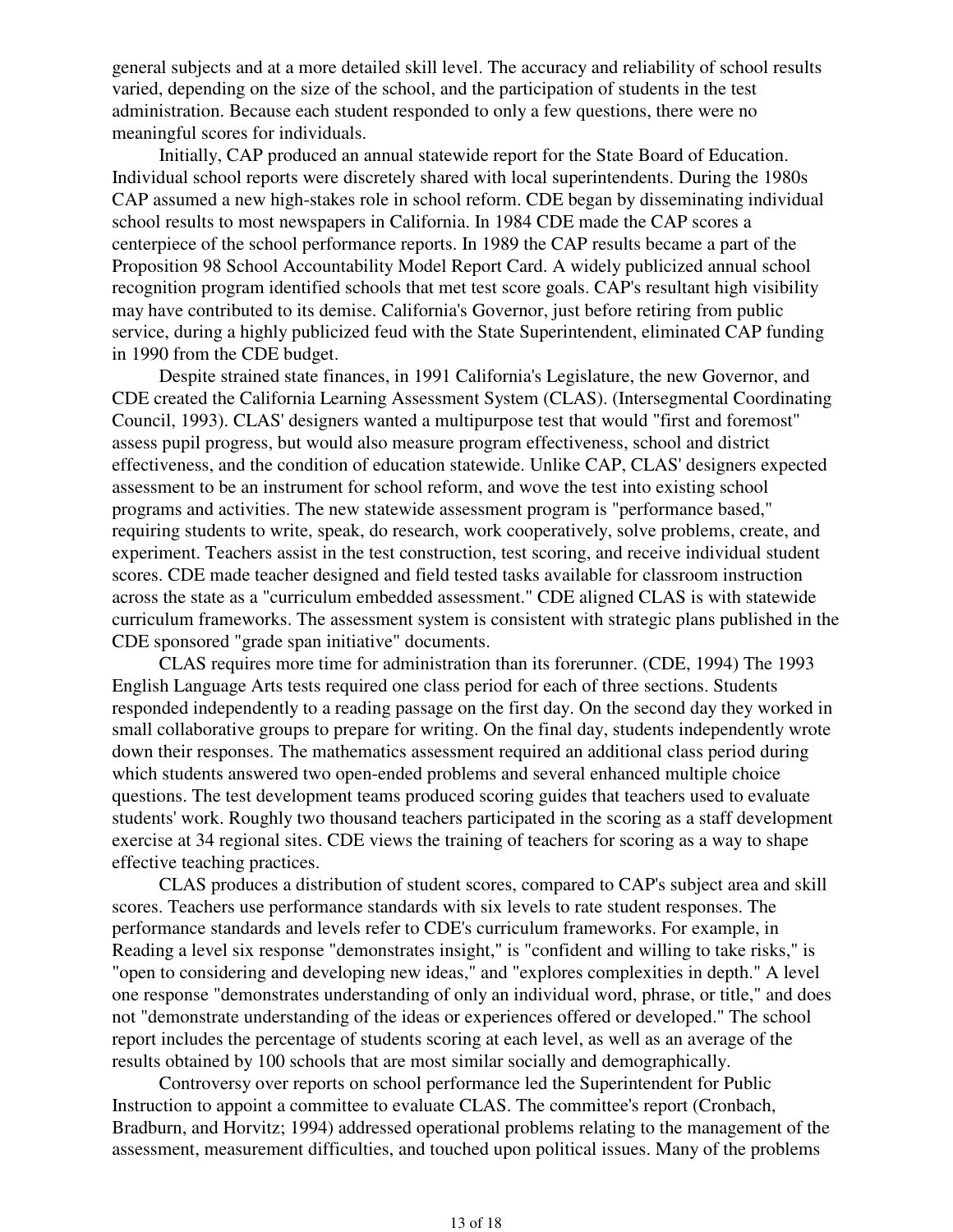arose from the newness of CLAS, and were not anticipated. Considered as a field trial, CLAS succeeded because it uncovered these problems and is overcoming them.

The performance assessment aspects of CLAS posed operational requirements that were much greater and more complex than those associated with traditional multiple choice testing. Test development, administration, scoring, and reporting all involve more material, are more time consuming, and require more careful coordination. The limited budget, considering the magnitude of the task, and the short time frame contributed to the operational difficulty.

Some of the measurement problems related to the requirement that CLAS report on school as well as student performance. A design to assess schools includes many different test forms and numerous assessment tasks. The time available for testing individual students is limited, and the luck of the draw determines whether a student receives an easy test form, or a hard one. Fairness in student assessment requires allowing for unequal opportunity to learn. Despite a clearly stated preference in the law for individual student reports, the limited funding available permitted scoring only a fraction of the students' tests. The relatively small number of performance tasks on each test form resulted in unreliable student scores. Deficiencies in the sampling and scoring also resulted in unacceptably imprecise school results for a number of schools. Apparently the scoring rules for the mathematics test were much more rigorous than the other tests. The low mathematics results for most schools may have contributed to the misperception of a crisis in California's mathematics instruction.

The committee's report noted that a number of assessment tasks became controversial when they became public. These tasks required students to express personal opinions about their families. Some of the written prompts referred to sensitive racial stereotypes. CDE's reluctance to public disclosure of the test in the face of the controversy, appeared to cause more dissent and resistance. Cronbach et al. (1994, p. 30) noted that the "complaints have reminded Californians of the ill-defined border between political sensitivity and censorship. The dilemma is to be resolved by political mechanisms, not by measurement professionals." The dissent relates to curriculum goals, not to the fidelity of the test to California's adopted curriculum frameworks. While this dissent is not primarily an operational or measurement problem, some parents and school boards resisted the requirement to test students. The resistance created non- response that may have contributed to measurement and operational difficulties. More significantly, the dissent can eroded political support for CLAS.

CLAS has provoked more lively controversy than California's earlier state assessment programs ever did. Some of this controversy relates to technical measurement aspects (Linn, 1993) but other aspects are cultural and may be more difficult to address. Mitchell and Encarnation (1984) describe the development and selection of curriculum materials as a "legal and moral issue," not just a matter of professional judgment. Parents will naturally have interest in CLAS as an assessment that is designed "first and foremost" to assess individual pupil progress. CLAS' other goal, to measure the effectiveness of statewide reforms, will then focus the attention of those parents on the purposes and values that underlie the reforms. Perhaps unavoidably, CLAS is caught in the same legal and moral controversies that crop up around curriculum and staff development. If this analysis is accurate, the context and the process for designing CLAS will sharpen the conflicts. First, CLAS is intentionally highly visible as the centerpiece of California's accountability programs. Moreover, those political and cultural groups that are interested in curriculum and in the treatment of their children, but with no role in test development, will be dissatisfied and will continue to lobby for their interests.

# **Conclusions**

Practicing educators who work in schools, unions, or associations sometimes comment that performance reports do not work. (Fetler, 1990) These educators do not see improved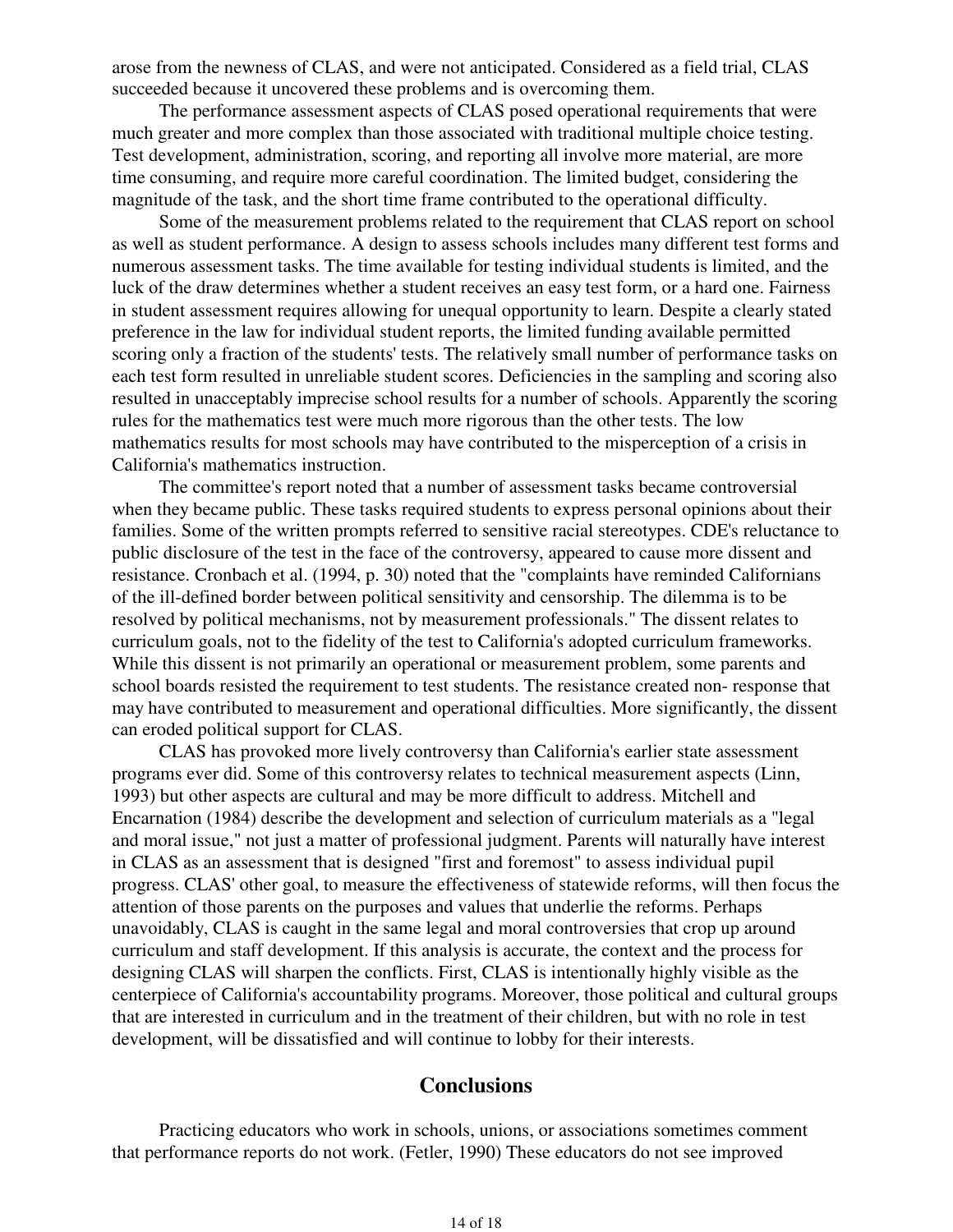academic performance, the reports are costly and time consuming, and they cite unintended side effects, e.g., narrowed curriculum, poor teacher morale, irregular testing practices, and biased data gathering. While these perceptions are worthy of study, they are not an evaluation of performance report effectiveness. Such an evaluation should include not only the espoused goals of performance reports (outcomes and restructuring), but also the tacit political and cultural goals.

During the 1980s and 90s the California Department of Education intensely pursued its own bureaucratic goals of a more academic curriculum, more rigorous instruction, and higher student achievement. CDE's strategy was to align its assessment and performance report programs with its goals. Schools and professional organizations were in a sense subject to these programs and had little to say about their operation. At the same time, the assessment and performance report programs were a part of CDE's advocacy campaign for K- 12 with the legislature and in the development of the state's budget. Although many districts disagreed with CDE's policy of school accountability, there was even more intense conflict over the budget with non-education interests, e.g., the justice system, social services, and health services. When the Governor abolished the assessment program, CDE's ability to negotiate grew weaker.

The California Teachers Association and the Association of California School Administrators are two organizations that have influence on legislation and during elections. CTA and ACSA worked to pass Proposition 98 as a guarantee of school funding, and used school accountability report cards to persuade the public. CTA and ACSA negotiated with the legislature on the process for drawing up the report cards and arguably had dominant roles in their design. The State Board rejected the CDE model in favor of ACSA's proposal. CDE has little to say in the administration of the report cards. Local schools have primary authority over production and dissemination.

Some educators consider performance reports to be an alternative to regulation. For example, in exchange for relief from prescriptive regulations, schools agree to disclose how well students perform and to meet specified standards. While this exchange is difficult to transact with established regulations, it may work in agreements for new funding, e.g., the funding guarantees in Proposition 98 and the school accountability report cards. New funding obtained through Proposition 98 is to be used for school improvement, including salaries. Without the report cards, it is possible that government would more narrowly prescribe the use of new funds.

The effectiveness of performance reports for school restructuring and improving student outcomes is poorly understood. Performance reports work politically in the sense that state and federal government continue to devote time and resources to their design and implementation. The old symbols of accountability and cudgels in budget battles--program regulation and compliance reviews--have become somewhat tarnished over time. New symbols of accountability-- performance reports, standards, and incentives--are gaining in favor.

## **References**

Association of California School Administrators. (1989). Model accountability report card. Sacramento: Author.

Brown, P. (1990). Accountability in public education. Far West Laboratory Policy Brief Number Fourteen. San Francisco: Far West Laboratory.

Bolman, L. and Deal T. (1991). *Reframing Organizations*. San Francisco: Jossey-Bass.

California Department of Education. (1992). Second to None. A Vision of the New California High School. Sacramento: Author, pp. 35-35.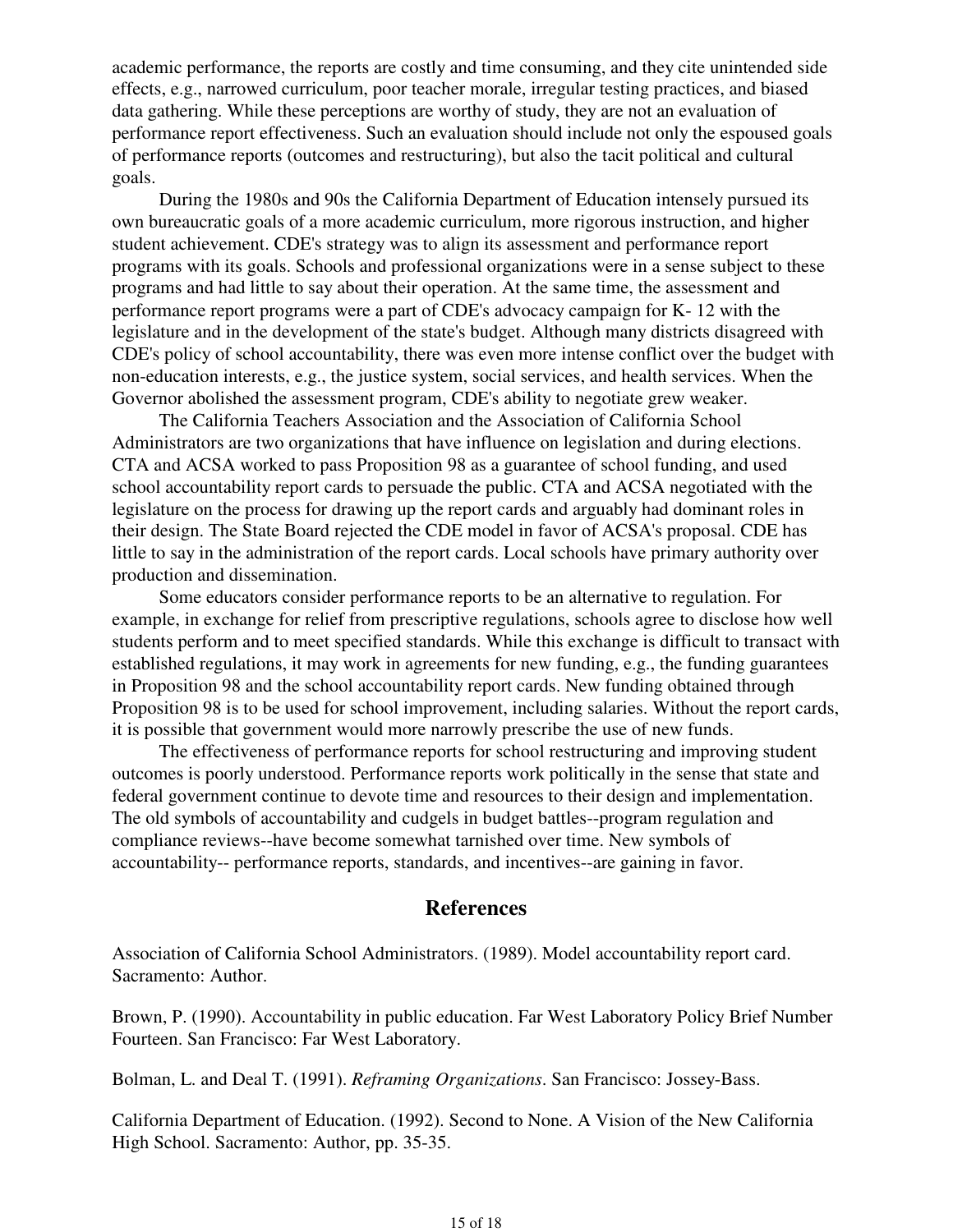California Department of Education. (1994). Statewide student assessment results released. (Press release). Sacramento: author.

California State Department of Education. (1989). Technical assistance manual for the California model school accountability report card. Sacramento: author.

Consumer Reports. (1994). How Consumer Reports tests. Taking a car's measure on and off the track. *Consumers Union*. 59 (4), pp. 220-222.

Center for Research on Evaluation, Standards, and Student Testing. (1989). Accountability in the Post-Charlottesville Era. Los Angeles: University of California Center for the Study of Evaluation.

Council of Chief State School Officers. (1987). Survey of the 50 State Performance Accountability Systems. Washington DC.: Author.

Cronbach, L. (1984) *Essentials of Psychological Testing*. Fourth Edition. New York: Harper & Row.

Cronbach, L., Bradburn, N., and Horvitz, D. (1994). Sampling and Statistical Procedures Used in the California Learning Assessment System. Sacramento: California Department of Education.

Fetler, M. (1986). Accountability in California public schools. *Educational Evaluation and Policy Analysis*. 8 (1), pp. 31-44.

Fetler, M. (1990). California's mandate for school accountability. Boston: American Educational Research Association Annual Meeting.

Fetler, M. (1991). A method for the construction of differentiated school norms. *Applied Measurement in Education*, 4 (1), pp. 53-66.

Galbraith, J. (1983). *The Anatomy of Power*. Chapter XV. Organization and the State. Boston: Houghton Mifflin Company, pp. 144 - 159.

Intersegmental Coordinating Council. (1993). K Through 12 School Reform. Implications and Responsibilities for Higher Education. Sacramento: author. pp. 38-40.

Kirst, M. (1990). Education: The solution to California's problems. *California Journal*. January, 1990. 49-51.

Kossen, B. (1989). Grading the schools. *Golden State Report*. August, 1989, 25-28.

Linn, R. (1993). Educational assessment: Expanded expectations and challenges. *Educational Evaluation and Policy Analysis*. 15 (1). pp. 1-16.

Mitchell, D. and Encarnation D. (1984). Alternative state policy mechanisms for influencing school performance. *Educational Researcher* 13 (5), pp. 4-11.

Murnane, R. (1987). Improving education indicators and economic indicators: The same problems? *Educational Evaluation and Policy Analysis*. 9 (2), pp. 101-116.

National Center for Education Statistics. (1991). Education Counts. An Indicator System to Monitor the Nation's Educational Health. Washington, DC: Author.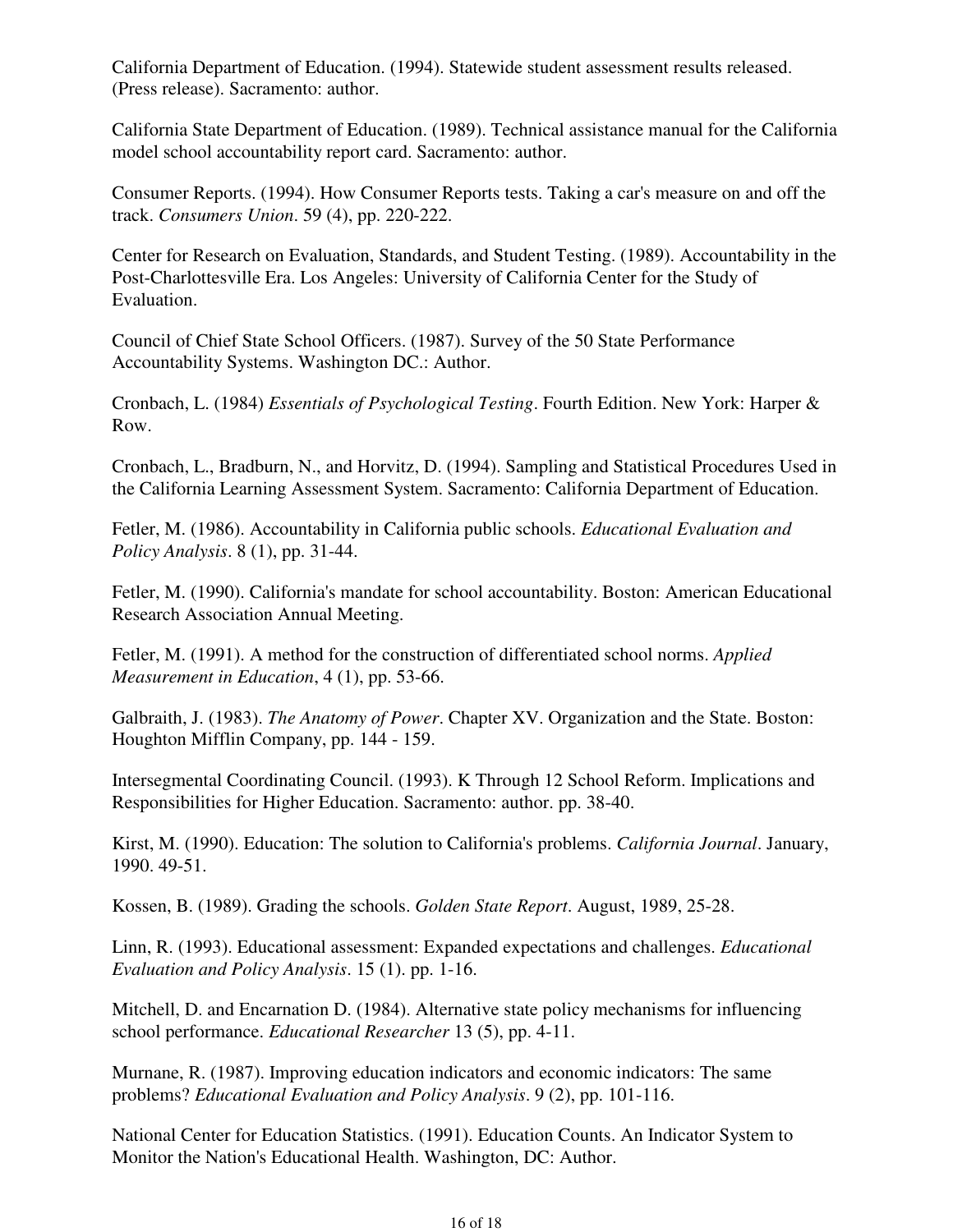Noble, A. and Smith, Mary Lee. (1994). Old and new beliefs about measurement-driven reform: "Build it and they will come." *Educational Polic*y, Vol. 8, No. 2, pp. 111-136.

Oakes, J. (1989). What educational indicators? The case for assessing the school context. *Educational Evaluation and Policy Analysis*, 11, pp. 181-199.

Office of Educational Research and Improvement. (1988). Creating Responsible and Responsive Accountability Systems: Report of the OERI State Accountability Study Group. Washington, DC.: U. S. Department of Education.

Policy Analysis for California Education. (1987). Conditions of Education in California. Berkeley, California: University of California School of Education. 45-70.

Porter, A. (1991). Creating a system of school process indicators. *Educational Evaluation and Policy Analysis*. Spring, 1991, 13 (1), pp. 13-29.

PTA California Congress of Parents, Teachers, and Students, Inc. (1989). School Accountability Report Card: PTA urges parents to become involved. Los Angeles: Author.

Rothman, R. (1993). Assessment Questions: Equity Answers. Proceedings of the 1993 CRESST Conference.

Rudner, L. and Boston, C. (1994) Performance assessment. *The Eric Review*. 3 (1) 1994, 2-12.

Salganik, L. (1994). Apples and apples: Comparing performance indicators for places with similar demographic characteristics. *Educational Evaluation and Policy Analysis*. 16 (2) pp. 125-141.

Sirotnik, K. and Oakes, J. (1990). Evaluation as critical inquiry: School improvement as a case in point. *New Directions for Program Evaluation*, No. 45, Spring. pp. 37-59.

Stephenson, A. (1989). School accountability report cards: The principal's role. *Thrust*. September. 27-31

Thurow, L. (1981). *The Zero-Sum Societ*y. Distribution and the Possibilities for Economic Change. Spreading Rules and Regulations. New York: Penguin Books. pp. 122-154.

Tucker, M., Sizer, T., Resnick, L., and Anrig, G. (1992). By all measures: The debate over standards and assessments. *Education Week*, June 17, 1992

Wainer, H. (1994). On the academic performance of New Jersey's public school children: Fourth and eighth grade mathematics in 1992. *Education Policy Analysis Archives*. Available URL:http://olam.ed.asu.edu/epaa/.

Wohlstetter, P. (1991). Accountability Mechanisms for State Education Reform: Some Organizational Alternatives. *Educational Evaluation and Policy Analysis*. Vol. 13, (1), pp. 31-48

### **Copyright 1994 by the** *Education Policy Analysis Archives*

*EPAA* can be accessed either by visiting one of its several archived forms or by subscribing to the